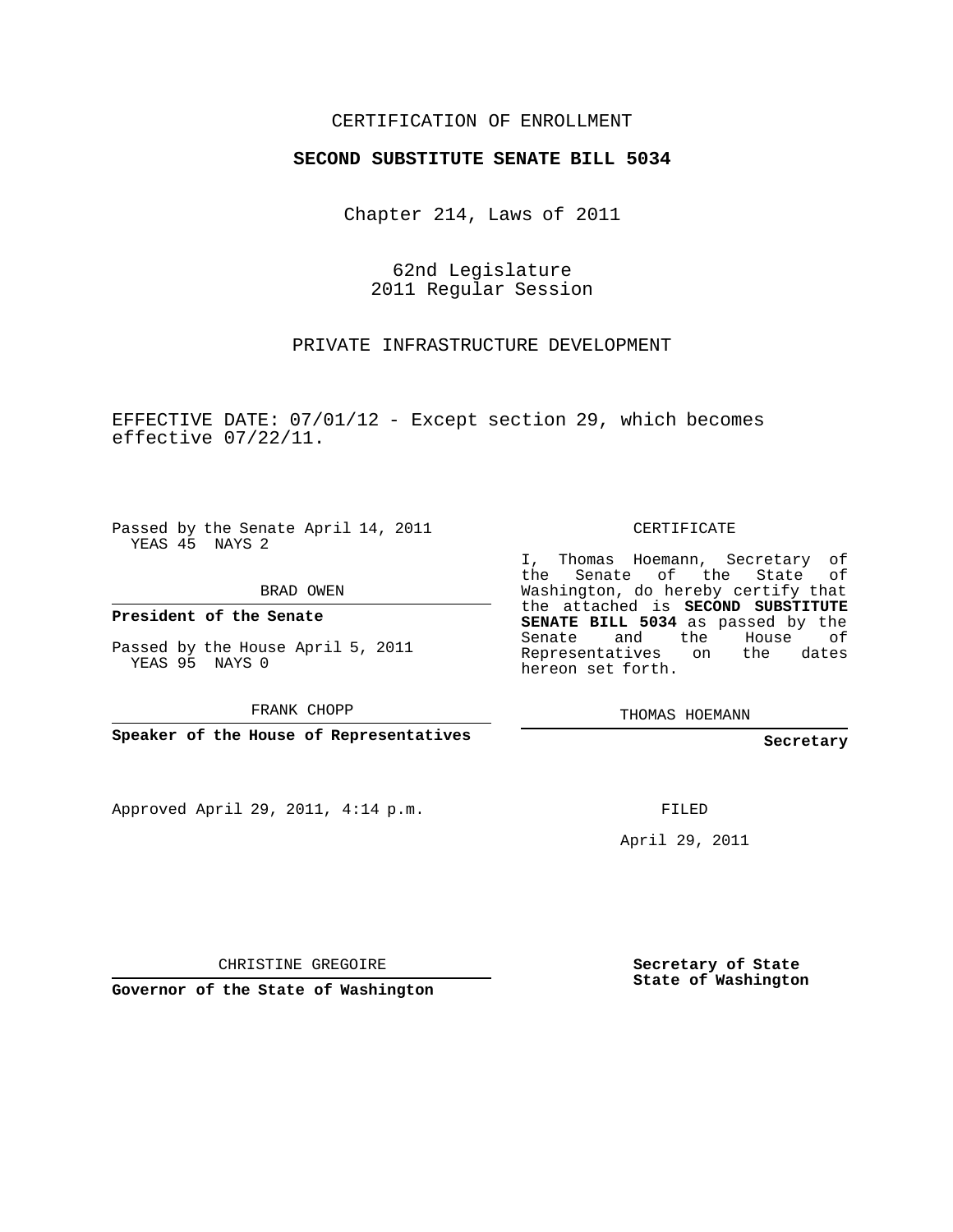## **SECOND SUBSTITUTE SENATE BILL 5034** \_\_\_\_\_\_\_\_\_\_\_\_\_\_\_\_\_\_\_\_\_\_\_\_\_\_\_\_\_\_\_\_\_\_\_\_\_\_\_\_\_\_\_\_\_

\_\_\_\_\_\_\_\_\_\_\_\_\_\_\_\_\_\_\_\_\_\_\_\_\_\_\_\_\_\_\_\_\_\_\_\_\_\_\_\_\_\_\_\_\_

AS AMENDED BY THE HOUSE

Passed Legislature - 2011 Regular Session

**State of Washington 62nd Legislature 2011 Regular Session**

**By** Senate Environment, Water & Energy (originally sponsored by Senators Kilmer, Kastama, Shin, Hatfield, Zarelli, Conway, and Hewitt)

READ FIRST TIME 02/21/11.

1 AN ACT Relating to private infrastructure development; amending RCW 80.04.010, 80.04.110, 80.04.160, 80.04.250, 80.04.500, 80.28.010, 80.28.020, 80.28.030, 80.28.040, 80.28.050, 80.28.060, 80.28.080, 80.28.090, 80.28.100, 80.28.110, 80.28.120, 80.28.130, 80.28.185, 80.28.240, 80.28.270, 80.28.275, 7.60.025, and 36.94.110; adding new sections to chapter 80.28 RCW; adding a new section to chapter 80.04 RCW; creating new sections; and providing an effective date.

BE IT ENACTED BY THE LEGISLATURE OF THE STATE OF WASHINGTON:

 NEW SECTION. **Sec. 1.** The legislature recognizes the critical importance of infrastructure to the development of industrial, commercial, and residential properties and finds that infill development is often limited by the lack of infrastructure. The legislature further finds that in many areas, public funding to extend infrastructure is not available. It is the purpose of this act to allow private utilities to provide infrastructure needed for economic development in a manner that minimizes development sprawl.

 **Sec. 2.** RCW 80.04.010 and 1995 c 243 s 2 are each amended to read as follows: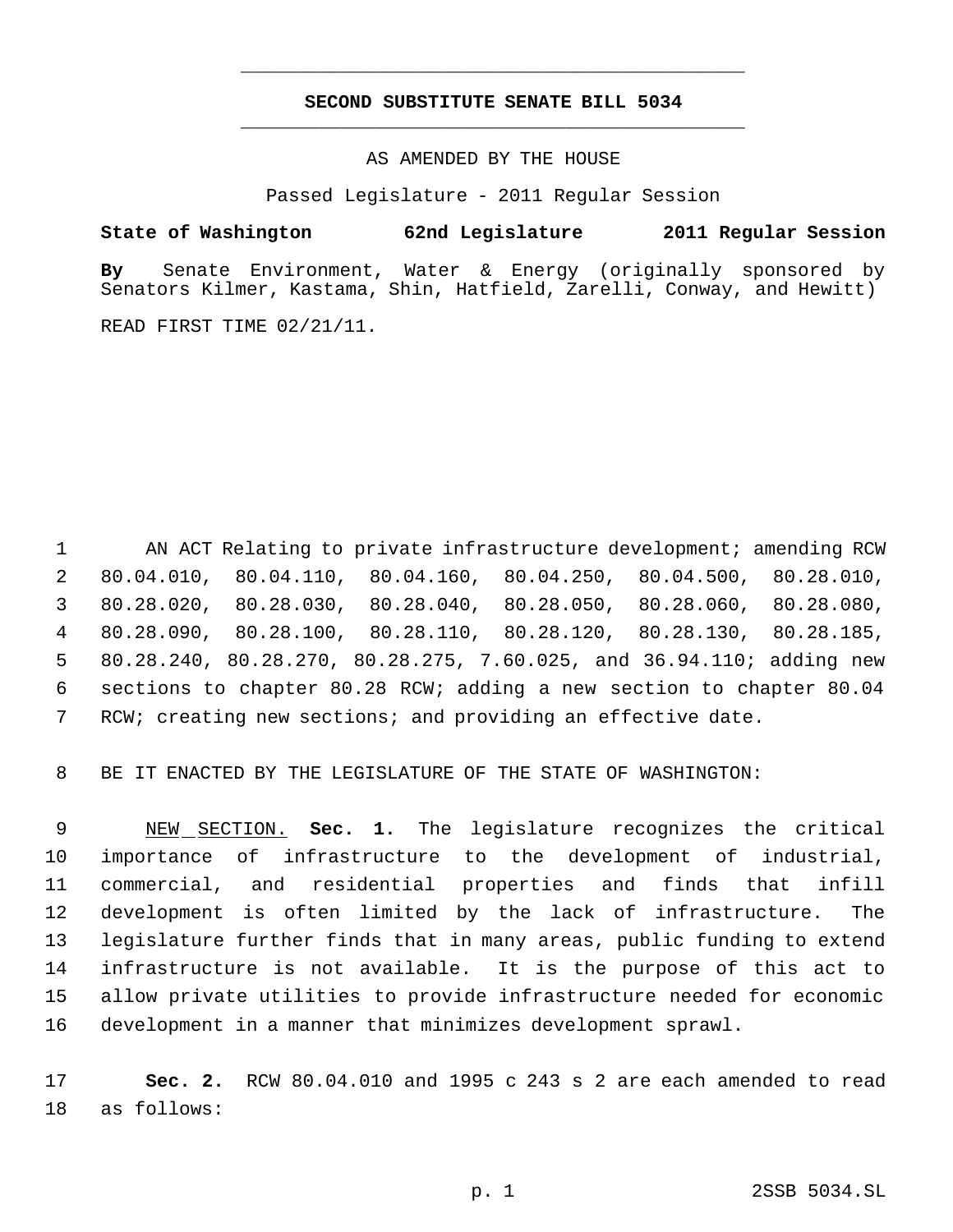As used in this title, unless specifically defined otherwise or unless the context indicates otherwise:

 (1) "Automatic location identification" means a system by which information about a caller's location, including the seven-digit number or ten-digit number used to place a 911 call or a different seven-digit number or ten-digit number to which a return call can be made from the public switched network, is forwarded to a public safety answering point for display.

 (2) "Automatic number identification" means a system that allows for the automatic display of the seven-digit or ten-digit number used to place a 911 call.

(3) "Commission" means the utilities and transportation commission.

13 (4) "Commissioner" means one of the members of such commission.

 (5) "Competitive telecommunications company" means a telecommunications company which has been classified as such by the commission pursuant to RCW 80.36.320.

 (6) "Competitive telecommunications service" means a service which has been classified as such by the commission pursuant to RCW 80.36.330.

 (7) "Corporation" includes a corporation, company, association or joint stock association.

(8) "Person" includes an individual, a firm or partnership.

 (9) "Gas plant" includes all real estate, fixtures and personal property, owned, leased, controlled, used or to be used for or in connection with the transmission, distribution, sale or furnishing of natural gas, or the manufacture, transmission, distribution, sale or furnishing of other type gas, for light, heat or power.

 (10) "Gas company" includes every corporation, company, association, joint stock association, partnership and person, their lessees, trustees or receiver appointed by any court whatsoever, and every city or town, owning, controlling, operating or managing any gas plant within this state.

 (11) "Electric plant" includes all real estate, fixtures and personal property operated, owned, used or to be used for or in connection with or to facilitate the generation, transmission, distribution, sale or furnishing of electricity for light, heat, or power for hire; and any conduits, ducts or other devices, materials,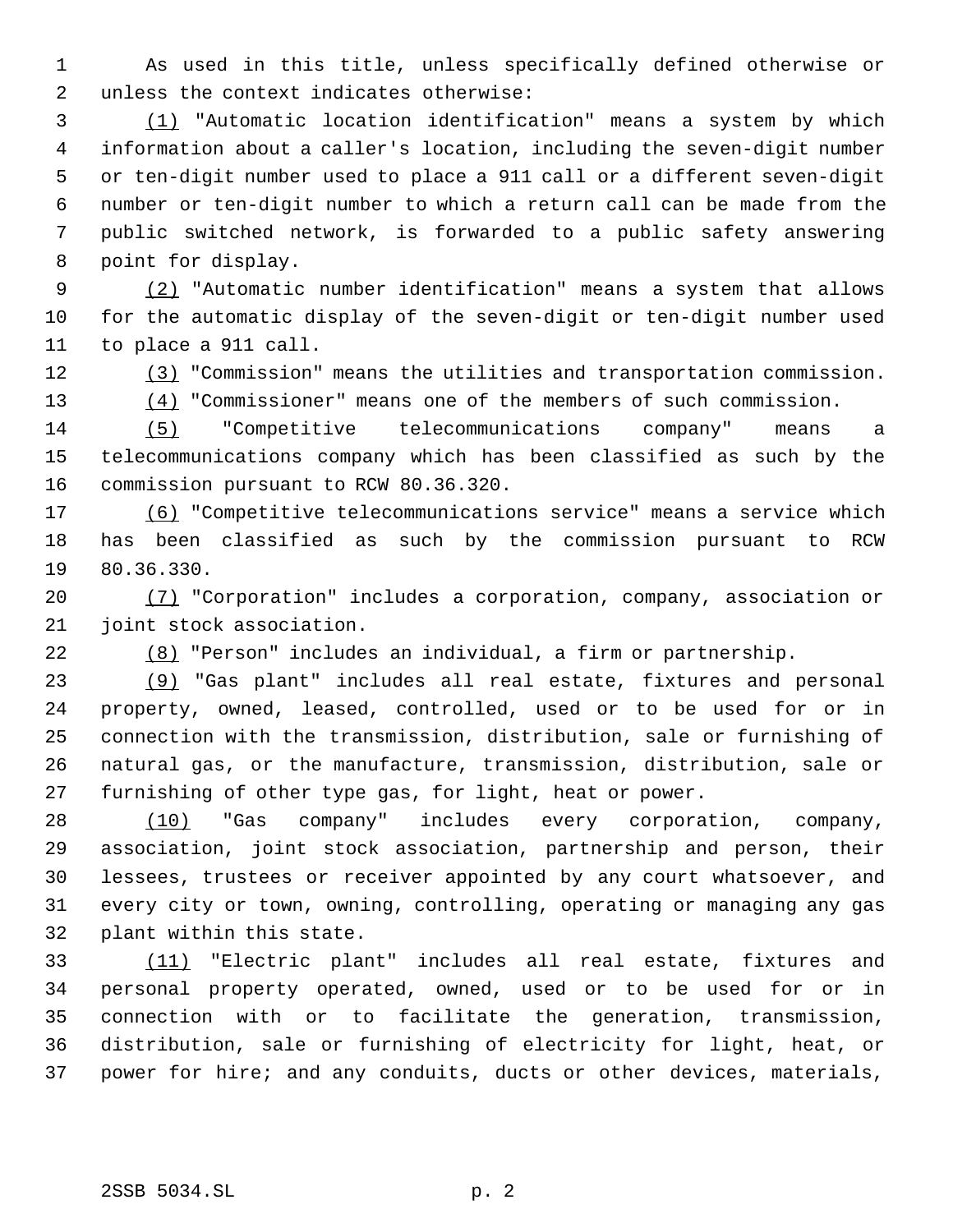apparatus or property for containing, holding or carrying conductors used or to be used for the transmission of electricity for light, heat or power.

 (12) "Electrical company" includes any corporation, company, association, joint stock association, partnership and person, their lessees, trustees or receivers appointed by any court whatsoever (other than a railroad or street railroad company generating electricity solely for railroad or street railroad purposes or for the use of its tenants and not for sale to others), and every city or town owning, operating or managing any electric plant for hire within this state. "Electrical company" does not include a company or person employing a cogeneration facility solely for the generation of electricity for its own use or the use of its tenants or for sale to an electrical company, state or local public agency, municipal corporation, or quasi municipal corporation engaged in the sale or distribution of electrical energy, but not for sale to others, unless such company or person is otherwise an electrical company.

 (13) "LATA" means a local access transport area as defined by the commission in conformance with applicable federal law.

 (14) "Private telecommunications system" means a telecommunications system controlled by a person or entity for the sole and exclusive use of such person, entity, or affiliate thereof, including the provision of private shared telecommunications services by such person or entity. "Private telecommunications system" does not include a system offered for hire, sale, or resale to the general public.

 (15) "Private shared telecommunications services" includes the provision of telecommunications and information management services and equipment within a user group located in discrete private premises in building complexes, campuses, or high-rise buildings, by a commercial shared services provider or by a user association, through privately owned customer premises equipment and associated data processing and information management services and includes the provision of connections to the facilities of a local exchange and to interexchange telecommunications companies.

 (16) "Private switch automatic location identification service" means a service that enables automatic location identification to be provided to a public safety answering point for 911 calls originating from station lines served by a private switch system.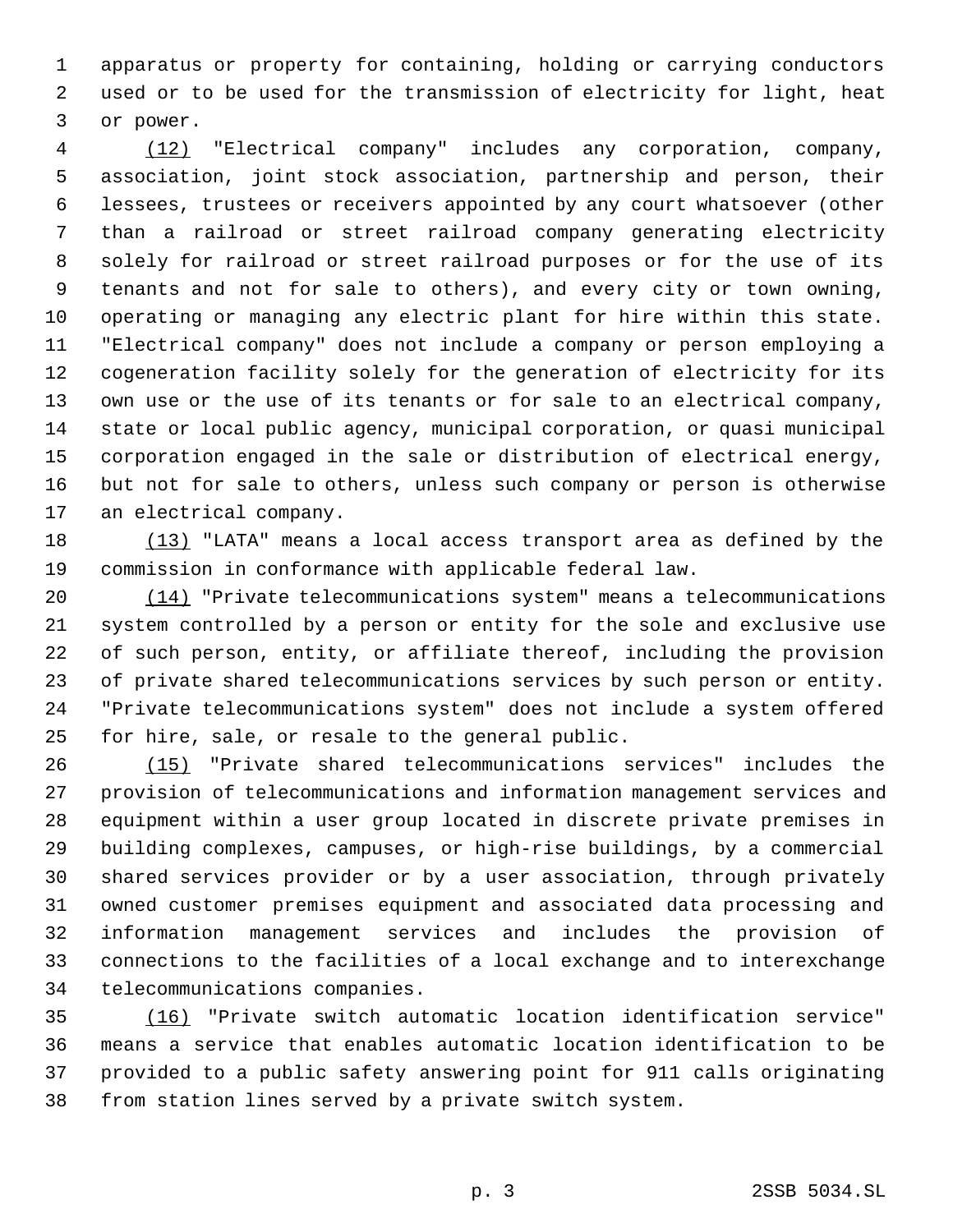(17) "Radio communications service company" includes every corporation, company, association, joint stock association, partnership, and person, their lessees, trustees, or receivers appointed by any court, and every city or town making available facilities to provide radio communications service, radio paging, or cellular communications service for hire, sale, or resale.

 (18) "Telecommunications company" includes every corporation, company, association, joint stock association, partnership and person, their lessees, trustees or receivers appointed by any court whatsoever, and every city or town owning, operating or managing any facilities used to provide telecommunications for hire, sale, or resale to the general public within this state.

 (19) "Noncompetitive telecommunications service" means any service which has not been classified as competitive by the commission.

 (20) "Facilities" means lines, conduits, ducts, poles, wires, cables, cross-arms, receivers, transmitters, instruments, machines, appliances, instrumentalities and all devices, real estate, easements, apparatus, property and routes used, operated, owned or controlled by any telecommunications company to facilitate the provision of telecommunications service.

 (21) "Telecommunications" is the transmission of information by wire, radio, optical cable, electromagnetic, or other similar means. As used in this definition, "information" means knowledge or intelligence represented by any form of writing, signs, signals, pictures, sounds, or any other symbols.

 (22) "Water system" includes all real estate, easements, fixtures, personal property, dams, dikes, head gates, weirs, canals, reservoirs, flumes or other structures or appliances operated, owned, used or to be used for or in connection with or to facilitate the supply, storage, distribution, sale, furnishing, diversion, carriage, apportionment or measurement of water for power, irrigation, reclamation, manufacturing, municipal, domestic or other beneficial uses for hire.

 (23)(a) "Water company" includes every corporation, company, association, joint stock association, partnership and person, their lessees, trustees or receivers appointed by any court whatsoever, and every city or town owning, controlling, operating, or managing any 37 water system for hire within this state( $($  + PROVIDED, That)).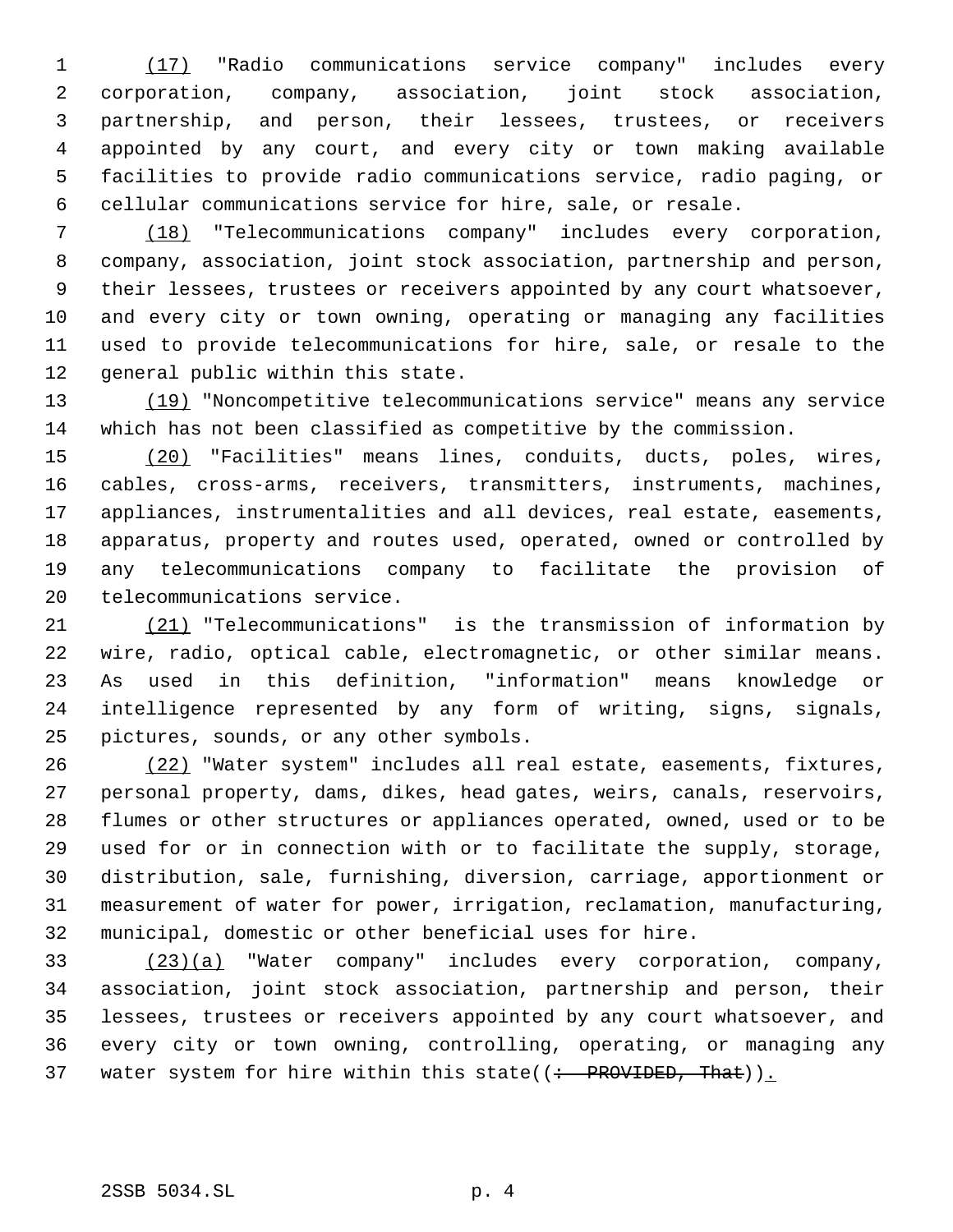1 (b) For purposes of commission jurisdiction ((it shall)), "water 2 company" does not include any water system serving less than one hundred customers where the average annual gross revenue per customer does not exceed three hundred dollars per year, which revenue figure may be increased annually by the commission by rule adopted pursuant to chapter 34.05 RCW to reflect the rate of inflation as determined by the 7 implicit price deflator of the United States department of commerce( $($ : 8 AND-PROVIDED-FURTHER, That such)). The measurement of customers or 9 revenues ((shall)) must include all portions of water companies having common ownership or control, regardless of location or corporate designation.

12 (c) "Control" ((as -used -herein - shall -be)) is defined by the 13 commission by rule and ((shall)) does not include management by a satellite agency as defined in chapter 70.116 RCW if the satellite agency is not an owner of the water company.

 (d) "Water company" also includes, for auditing purposes only, nonmunicipal water systems which are referred to the commission pursuant to an administrative order from the department, or the city or 19 county as provided in RCW 80.04.110.  $((\text{However},))$ 

20 (e) Water companies exempt from commission regulation ((shall be)) are subject to the provisions of chapter 19.86 RCW. A water company cannot be removed from regulation except with the approval of the commission. Water companies subject to regulation may petition the commission for removal from regulation if the number of customers falls below one hundred or the average annual revenue per customer falls below three hundred dollars. The commission is authorized to maintain continued regulation if it finds that the public interest so requires.

 (24) "Cogeneration facility" means any machinery, equipment, structure, process, or property, or any part thereof, installed or acquired for the primary purpose of the sequential generation of electrical or mechanical power and useful heat from the same primary energy source or fuel.

 (25) "Public service company" includes every gas company, 34 electrical company, telecommunications company, wastewater company, and water company. Ownership or operation of a cogeneration facility does not, by itself, make a company or person a public service company.

 (26) "Local exchange company" means a telecommunications company providing local exchange telecommunications service.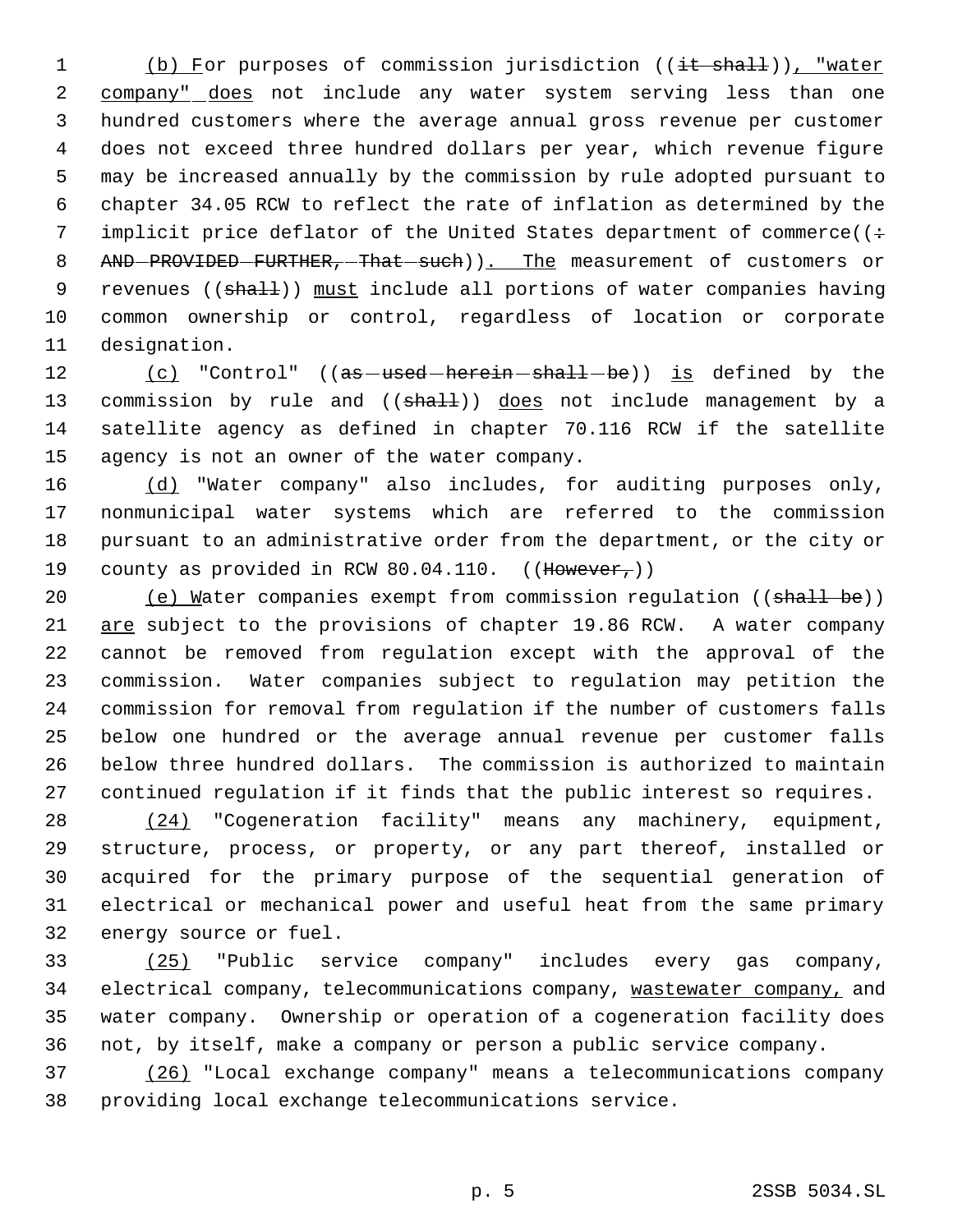(27) "Department" means the department of health.

2 ((The term)) (28) "Service" is used in this title in its broadest and most inclusive sense.

4 (29)(a) "Wastewater company" means a corporation, company, association, joint stock association, partnership and person, their lessees, trustees, or receivers that owns or proposes to develop and own a system of sewerage that is designed for a peak flow of twenty- seven thousand to one hundred thousand gallons per day if treatment is 9 by a large on-site sewerage system, or to serve one hundred or more 10 customers. (b) For purposes of commission jurisdiction, wastewater company

12 does not include: (i) Municipal, county, or other publicly owned 13 systems of sewerage; or (ii) wastewater company service to customers outside of an urban growth area as defined in RCW 36.70A.030.

 (30) "System of sewerage" means collection, treatment, and disposal 16 facilities and services for sewerage, or storm or surface water run-off.

 NEW SECTION. **Sec. 3.** A new section is added to chapter 80.28 RCW to read as follows:

 (1) A wastewater company may not own or develop a system of sewerage for the purpose of providing service for compensation without first having obtained from the commission a certificate declaring that the public convenience and necessity requires such service.

 (2) Issuance of the certificate of public convenience and necessity must be determined on, but not limited to, the following factors:

 (a) A comprehensive business plan detailing the design, construction, operation, and maintenance of the proposed service system;

 (b) Demonstration of sufficient financial resources to properly operate and maintain the proposed system, and to replace and upgrade capital assets;

 (c) The need to develop a new stand alone system instead of connecting to an existing system;

 (d) A statement of prior experience, if any, in such field by the petitioner, set out in an affidavit or declaration;

 (e) A certification from the municipal corporation that it is not willing and able to provide the sewerage services being proposed; and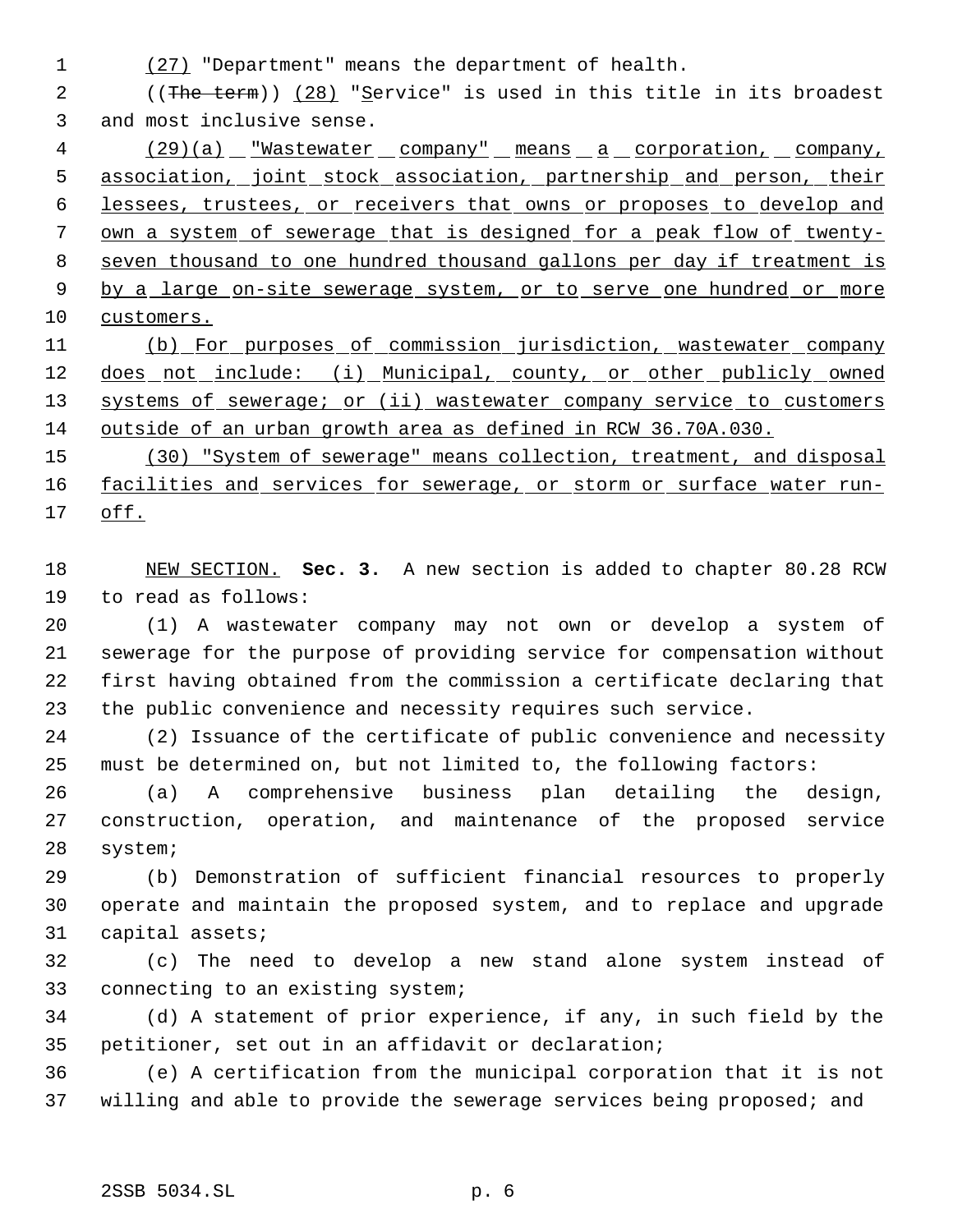(f) A certification from the municipal corporation that the company's proposed service is consistent with the locally approved general sewer plan.

 (3) The commission may, after providing notice and an opportunity for public comment, issue certificates, or for good cause shown refuse to issue them, or issue them for the partial exercise only of the privilege sought, and may attach to the exercise of the rights granted such terms and conditions as, in its judgment, the public convenience and necessity may require.

 (4) No certificate may be transferred to any private or nonprofit entity unless authorized by the commission.

 (5)(a) Prior to the commission approving a wastewater company to provide new service or extend existing service, the wastewater company must file and continuously maintain in effect, a bond, or equivalent surety as determined by the commission, with the commission to ensure that there are sufficient funds to:

(i) Design, construct, operate, and maintain the proposed system;

 (ii) Replace and upgrade capital assets as required by federal or state law or by order of the department of health or department of ecology; and

 (iii) Allow additional connections to the system, if approved by the department of health or the department of ecology.

 (b) The bond, or its equivalent surety, is payable under this section to the commission upon:

 (i) An order under section 5 of this act to transfer a system or systems of sewerage to a capable wastewater company;

 (ii) Notice that the wastewater company does not intend to renew the bond or its equivalent surety or has failed to renew the bond or its equivalent surety; or

 (iii) A petition by the commission under section 6, 13, or 14 of this act to place a wastewater company in receivership.

 (c) The commission must hold the payment in trust until an acquiring wastewater company is designated under section 5 of this act or a receiving entity is designated under section 6, 13, or 14 of this act, at which point the funds will be made available to the company or entity to expend as directed by the commission.

 (6) For purposes of issuing certificates under this chapter, the commission may adopt rules to implement this section.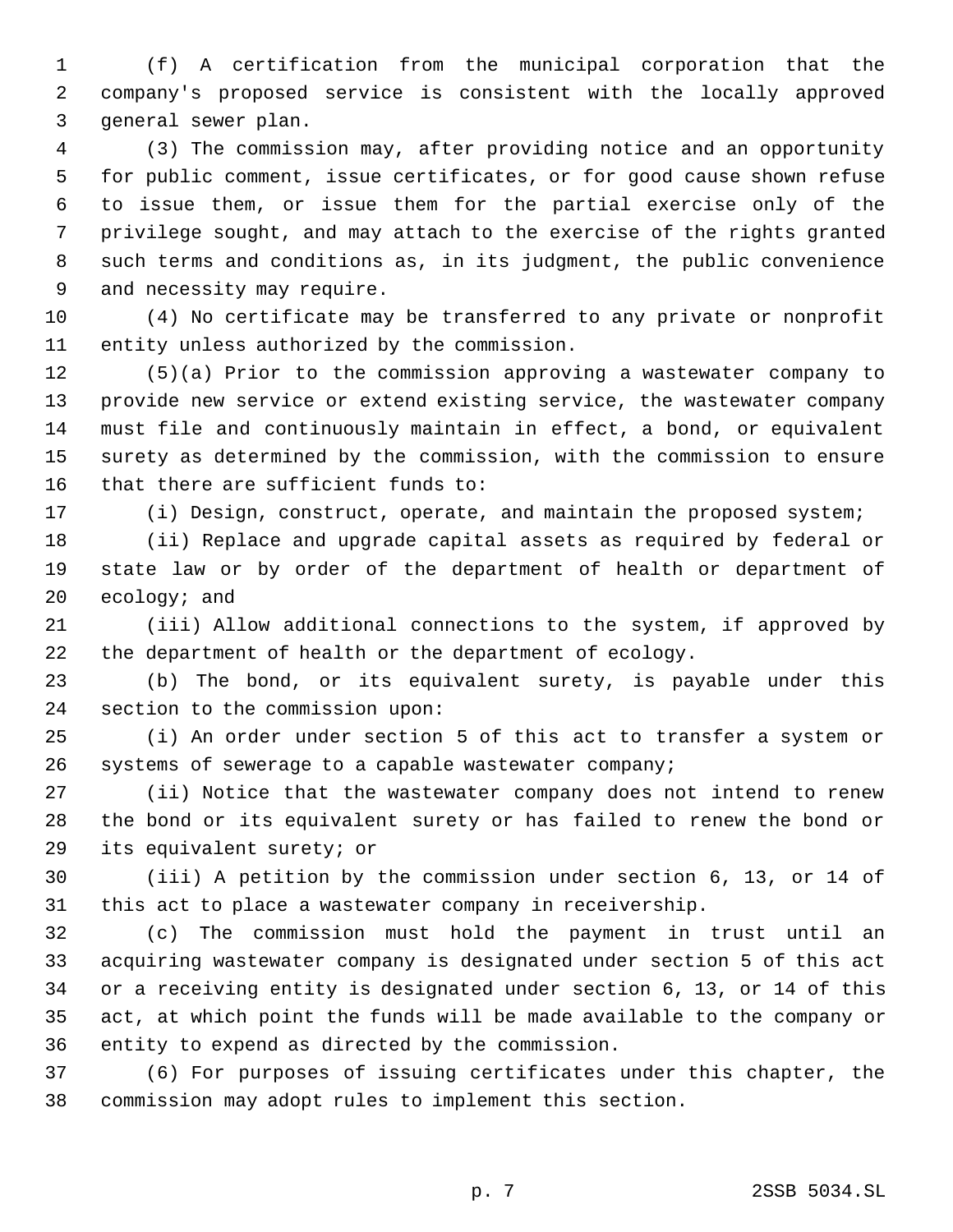(7) A wastewater company must obtain commission approval before expanding an existing system beyond the approved capacity set forth in its certificate or acquiring new systems, either by construction or purchase.

 NEW SECTION. **Sec. 4.** A new section is added to chapter 80.04 RCW to read as follows:

 (1) Every wastewater company subject to regulation by the commission must, on or before the date specified by the commission for filing annual reports under RCW 80.04.080, pay to the commission a regulatory fee.

 (2) The commission must assess such regulatory fees in amounts sufficient for the commission to recover the commission's actual and reasonable costs of supervising and regulating wastewater companies.

 (3) Any payment of a fee assessed under this section made after the due date must include a late fee of two percent of the amount due.

 (4) Delinquent fees accrue interest at the rate of one percent per month.

 (5) The provisions of RCW 80.04.030, 80.04.040, and 80.04.050 apply to regulatory fees for wastewater companies.

 (6) The commission is authorized and empowered to adopt and issue rules and regulations to implement this section, including establishing the methodologies and procedures for developing, assessing, and collecting fees under this section.

 NEW SECTION. **Sec. 5.** A new section is added to chapter 80.28 RCW to read as follows:

 (1) If the commission determines, after providing notice and opportunity for a hearing in the manner required for complaints under RCW 80.04.110, that a wastewater company is unfit to provide wastewater service on any system of sewerage, under its ownership, the commission may order the transfer of any such system or systems to a capable wastewater company.

 (2) In determining whether a wastewater company is unfit to provide wastewater service on a system of sewerage in consultation with the department of health or the department of ecology as appropriate to the agencies' jurisdiction, the commission may consider the company's technical and managerial expertise to operate the system of sewerage,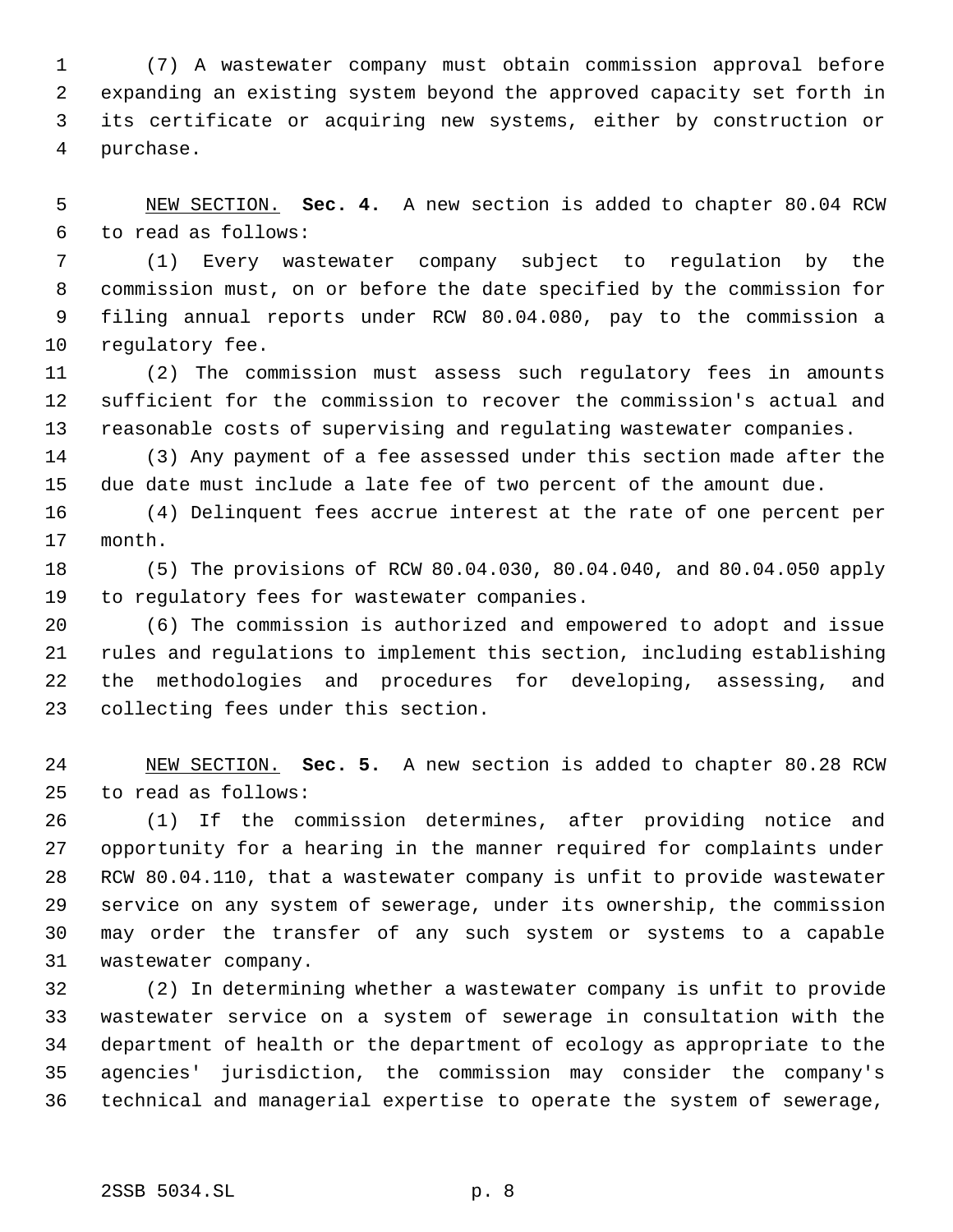the company's financial soundness and the company's willingness and ability to make ongoing investments necessary to maintain compliance with statutory and regulatory standards for the safety, adequacy, efficiency, and reasonableness of the service provided.

 (3) Before ordering the transfer of a system of sewerage owned by a wastewater company that is unfit to provide service, the commission must first determine that:

 (a) Alternatives to the transfer are impractical or not economically feasible;

 (b) The acquiring wastewater company is willing and able to acquire the system or systems of sewerage, financially sound, and has the technical and managerial expertise to own and operate the system or systems of sewerage in compliance with applicable statutory and regulatory standards; and

 (c) Rates paid by existing customers served by the acquiring wastewater company will not increase unreasonably because of the acquisition of the system of sewerage or because of expenditures that may be necessary to assure compliance with applicable statutory and regulatory standards for the safety, adequacy, efficiency, and reasonableness of the service provided.

 (4) The sale price for the unfit wastewater company's system or systems of sewerage assets must be determined by agreement between the unfit wastewater company and the acquiring capable wastewater company subject to a finding by the commission that the agreed price is reasonable. A price is deemed reasonable if it does not exceed the original cost of plant in service, minus accumulated depreciation, minus contributions in aid to construction. If the unfit wastewater company and the acquiring capable wastewater company are unable to agree on the sale price or the commission finds that the agreed sale price is not reasonable, the acquiring capable wastewater company may initiate a condemnation proceeding in superior court in the manner provided by chapter 8.04 RCW to determine the compensation to be paid by the acquiring capable wastewater company for the failed system or systems of sewerage assets.

 (5) The capable wastewater company acquiring an unfit wastewater company's system or systems shall have the same immunity from liability as wastewater companies assuming substandard systems as set forth in RCW 80.28.275.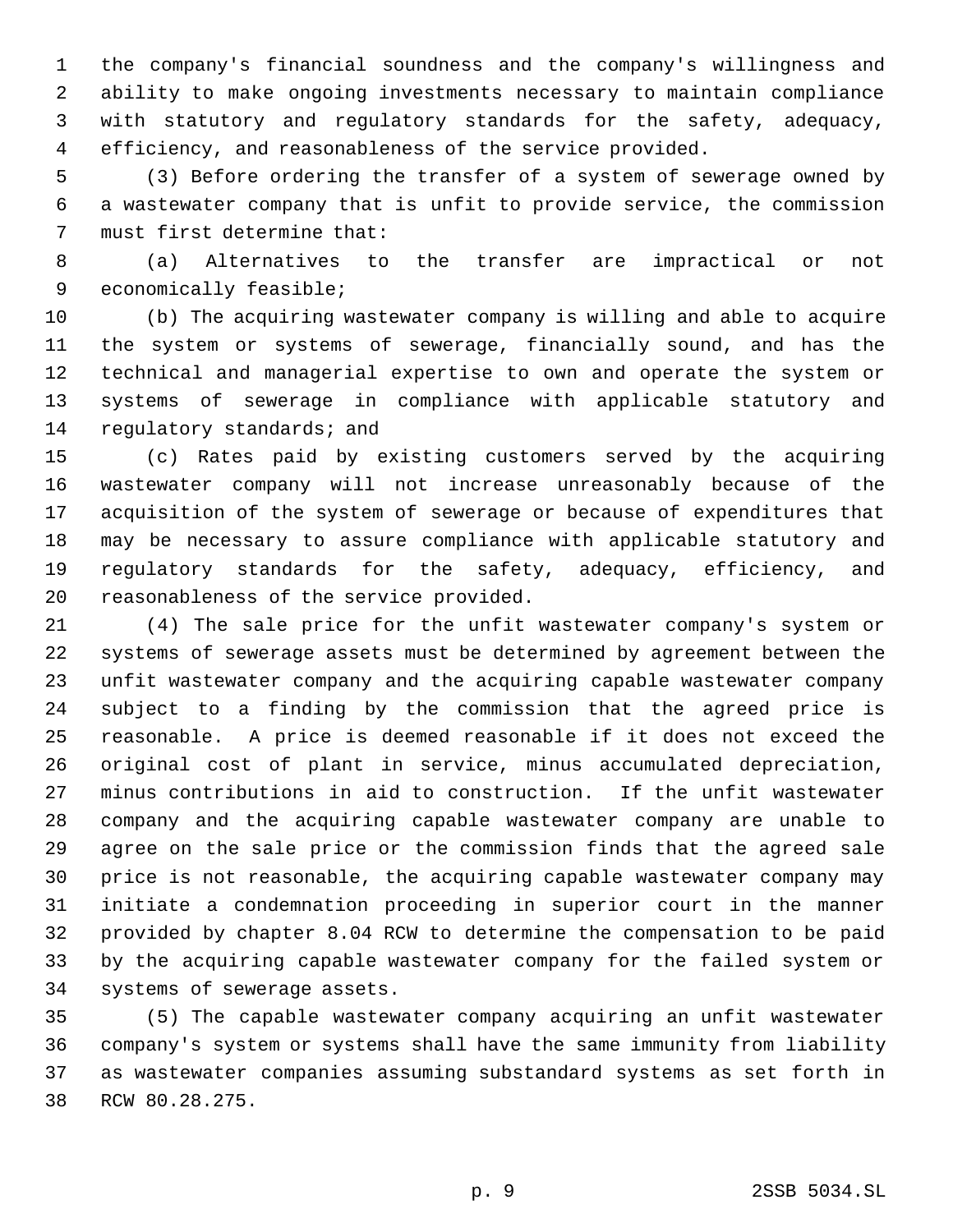(6) The commission must provide copies of the notice required by subsection (1) of this section to the department of health or the department of ecology, as appropriate to the agencies' jurisdiction, and all proximate public entities providing wastewater utility service.

 (7) Any capable wastewater company approved by the commission to acquire the system or systems of sewerage of an unfit wastewater company must submit to the commission, for approval, a financial plan, including a timetable, for bringing the acquired system of sewerage assets into compliance with applicable statutory and regulatory standards. The acquiring capable wastewater company must also provide a copy of the plan to the department of health or the department of ecology, as appropriate to the agencies' jurisdiction, and other state or local agency as the commission may direct. The commission must give the department of health or the department of ecology, as appropriate to the agencies' jurisdiction, adequate opportunity to comment on the plan and must consider any comments submitted in deciding whether or not to approve the plan.

 (8) The legislature grants to any private entity the power of eminent domain, for exercise only under the circumstances described in this section. However, a private entity must obtain authorization from the city, town, or county with jurisdiction over the subject property after the legislative authority of the city, town, or county has passed an ordinance requiring that property be taken for public use. This subsection does not limit eminent domain authority granted by any other provision of law.

 NEW SECTION. **Sec. 6.** A new section is added to chapter 80.28 RCW to read as follows:

 (1) The commission may petition the Thurston county superior court pursuant to chapter 7.60 RCW to place a wastewater company in receivership. The petition must include the names of one or more qualified candidates for receiver who have consented to assume operation of the system of sewerage. The petition must also include a list of interested and qualified individuals, municipal corporations, and wastewater companies with experience in providing wastewater service and a history of satisfactory operation of a system of sewerage. If no other entity is willing and able to be appointed as the receiver, the court must appoint the county or other municipal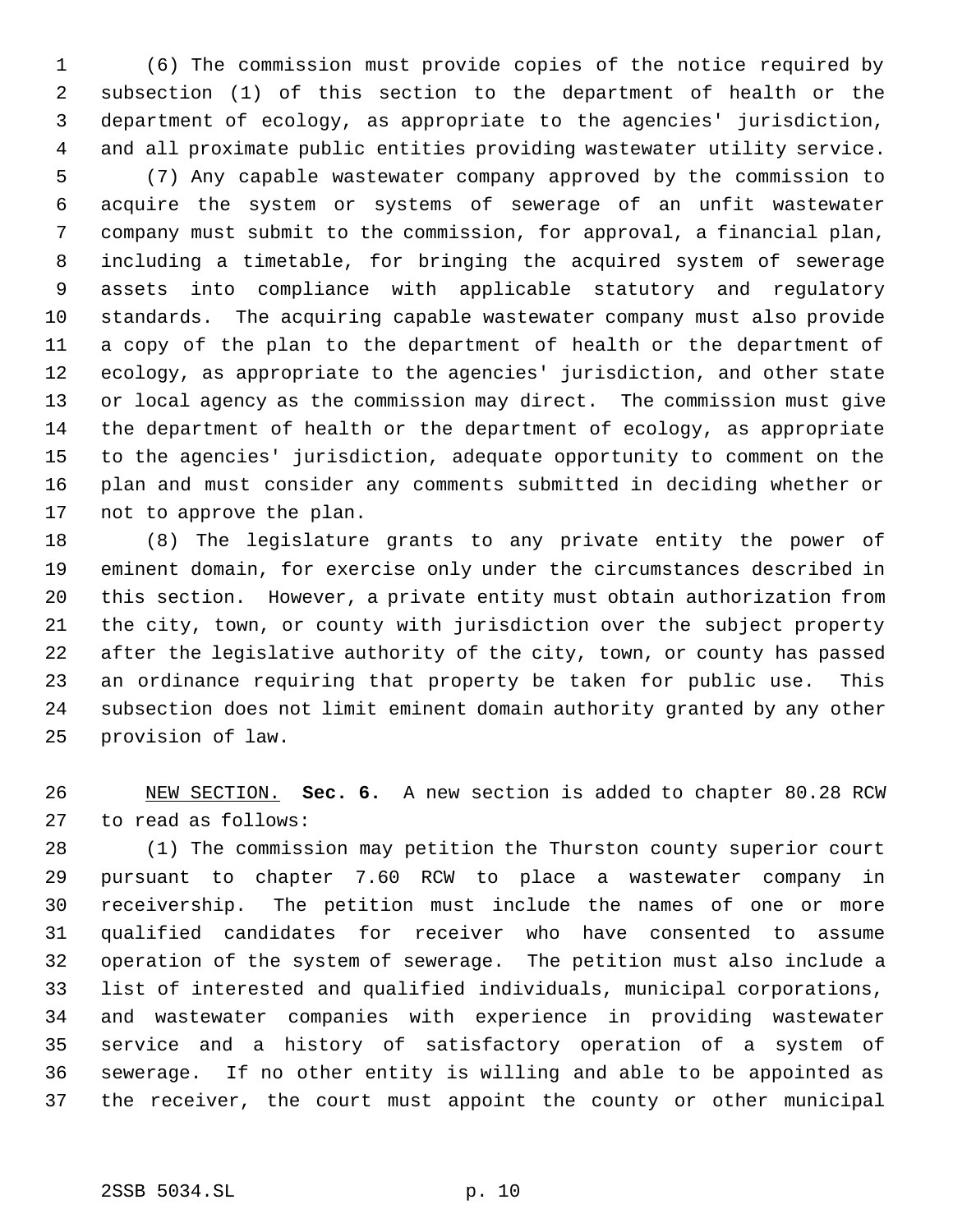corporation whose geographic boundaries include, in whole or in part, the system of sewerage at issue. The municipal corporation may designate one of its agencies or divisions to operate the system, or it may contract with another entity to operate the system. The department of health or department of ecology, whichever has jurisdiction, must provide regulatory oversight for managing the system of sewerage.

 (2) In any petition for receivership under subsection (1) of this section, the commission must recommend that the court grant the receiver full authority to act in the best interests of the customers served by the system of sewerage. The receiver must assess the capability, in conjunction with the department of health or ecology, whichever has jurisdiction, and local government, for the system to operate in compliance with health and safety standards. The receiver must report to the court and the commission its recommendations for the company's future operation of the system, including the formation of a water-sewer district or other public entity, or ownership by another existing wastewater company capable of providing service.

 (3) If a petition for receivership and verifying affidavit executed by an appropriate official allege an immediate and serious danger to residents constituting an emergency, the court must set the matter for hearing within three days and may appoint a temporary receiver ex parte upon the strength of such petition and affidavit pending a full evidentiary hearing, which must be held within fourteen days after receipt of the petition.

 (4) If the court imposes a bond upon a receiver, the amount must reasonably relate to the level of operating revenue generated by, and the capital value of, the wastewater company. Any receiver appointed pursuant to this section may not be held personally liable for any good faith, reasonable effort to assume possession of, and to operate, the system in compliance with the court's orders, subject to the provisions of law governing clean water as referenced by the commission by rule.

 (5) The court must authorize the receiver to impose reasonable assessments on the customers of the system of sewerage to recover expenditures for improvements necessary for the public health and safety.

 (6) The commission must develop a plan for transfer of the system of sewerage to a new operator and submit its plan to the court. The commission must develop the plan after notice to, and an opportunity to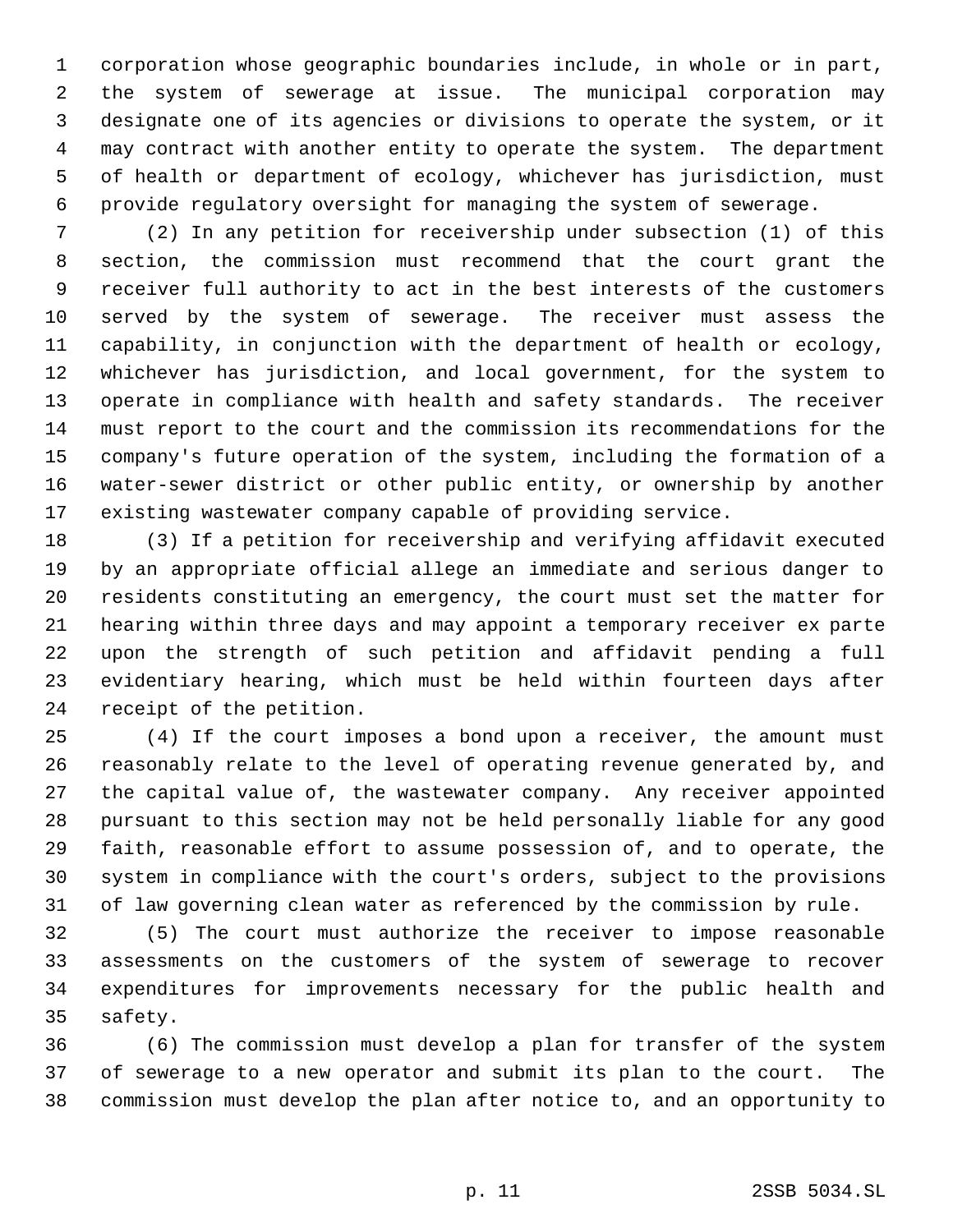participate by, the receiver, the municipal corporations whose geographic boundaries, in whole or in part, include the system of sewerage at issue, and the public. The commission must complete the plan no later than twelve months after appointment of a receiver.

 (a) If the commission finds that no private entity is able or willing to take over the system of sewerage and decides the system of sewerage should be taken over by a municipal corporation whose geographic boundaries include the system of sewerage at issue, in whole or in part, the commission must provide its findings to the court and the court may issue an order to that effect. If the court orders a municipal corporation to take over the system of sewerage, the municipal corporation must promptly institute negotiations to purchase the system. If, within six months of the court's order, the negotiations fail or otherwise do not result in a purchase, the municipal corporation must promptly initiate a condemnation proceeding to acquire the system. The court must terminate the receivership once the purchase is complete.

 (b) If the commission decides the system of sewerage should be taken over by a private entity, such as an individual or business, the commission must provide its findings to the court and the court may issue an order to that effect. If the court orders a private entity to take over the system of sewerage, the private entity must promptly institute negotiations to purchase the system. If, within six months of the court's order, the negotiations fail or otherwise do not result in a purchase, the private entity must promptly exercise its power of eminent domain granted by the legislature in subsection (9) of this section to acquire the system. The court must terminate the receivership once the purchase is complete.

 (7) Other than pursuant to subsection (6)(a) and (b) of this section, the court may not terminate the receivership, and order the return of the system to the owners, unless the commission approves that action. The court may impose reasonable conditions upon the return of the system to the owner, including the posting of a bond or other security, routine performance and financial audits, employment of qualified operators and other staff or contracted services, compliance with financial viability requirements, or other measures sufficient to ensure the ongoing proper operation of the system.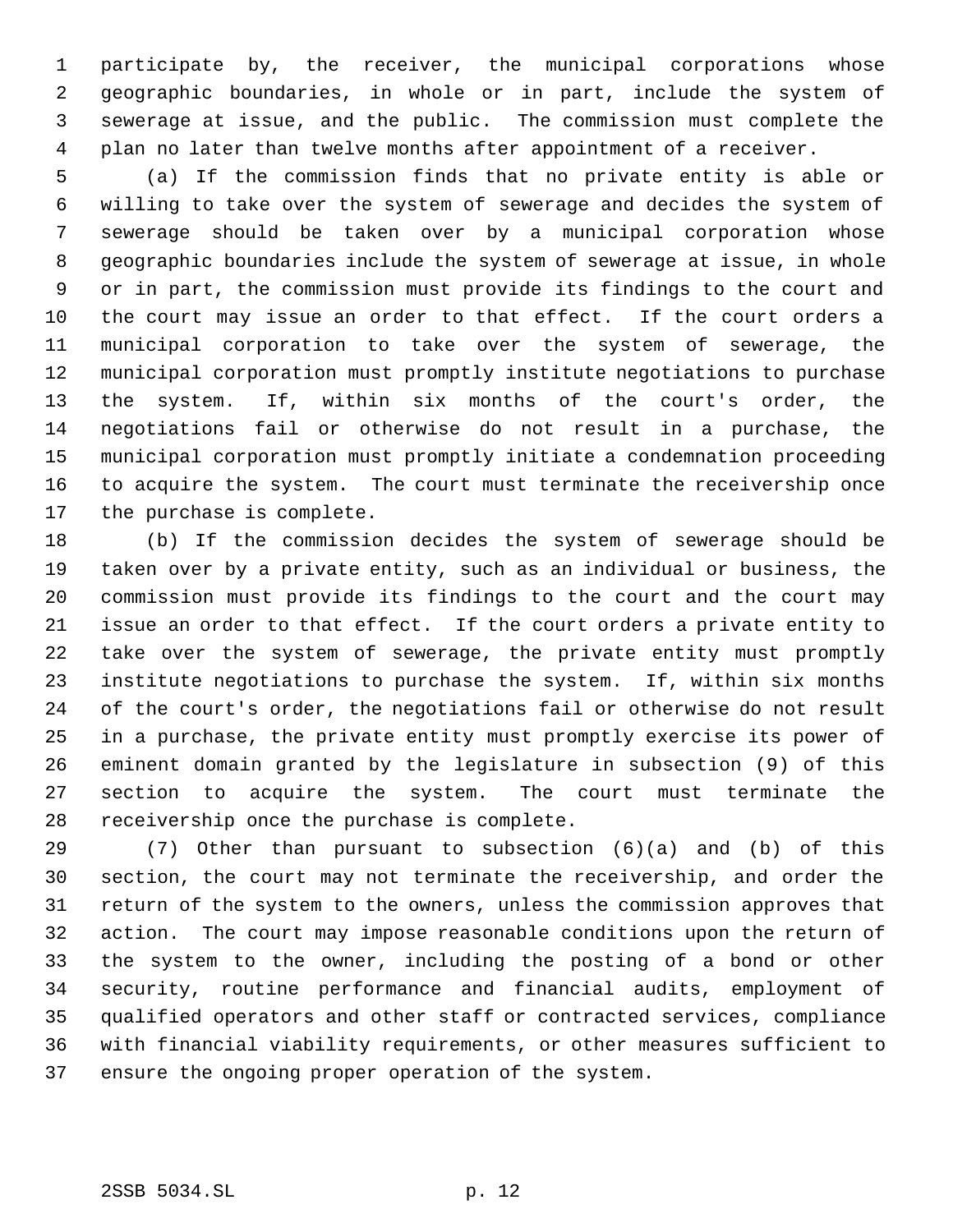(8) If, as part of the ultimate disposition of the system, a condemnation proceeding is commenced to acquire the system of sewerage, the court shall oversee any appraisal of the system conducted under Title 7 RCW to assure that the appraised value properly reflects any reduced value because of the necessity to make improvements to the system. The court has the authority to approve the appraisal and to modify the appraisal based on any information provided at an evidentiary hearing. The court's determination of the proper value of the system, based on the appraisal, is final and only appealable if not supported by substantial evidence. If the appraised value is appealed, the court may order the system's ownership to be transferred upon payment of the approved appraised value.

 (9) The legislature grants any municipal corporation, and any private entity the power of eminent domain under the circumstances described in this section. However, a private entity must obtain authorization from the city, town, or county with jurisdiction over the subject property after the legislative authority of the city, town, or county has passed an ordinance requiring that property be taken for public use. This subsection does not limit eminent domain authority granted by any other provision of law.

 **Sec. 7.** RCW 80.04.110 and 1995 c 376 s 12 are each amended to read as follows:

 (1)(a) Complaint may be made by the commission of its own motion or by any person or corporation, chamber of commerce, board of trade, or any commercial, mercantile, agricultural or manufacturing society, or any body politic or municipal corporation, or by the public counsel section of the office of the attorney general, or its successor, by petition or complaint in writing, setting forth any act or thing done or omitted to be done by any public service corporation in violation, 30 or claimed to be in violation, of any provision of  $((\frac{1}{dw}))$  this title, 31 Title 81 RCW, or of any order or rule of the commission( $\left($  : PROVIDED, That)).

 $(b)$  No complaint ((shall)) may be entertained by the commission except upon its own motion, as to the reasonableness of the schedule of the rates or charges of any gas company, electrical company, water company, wastewater company, or telecommunications company, unless the same be signed by the mayor, council or commission of the city or town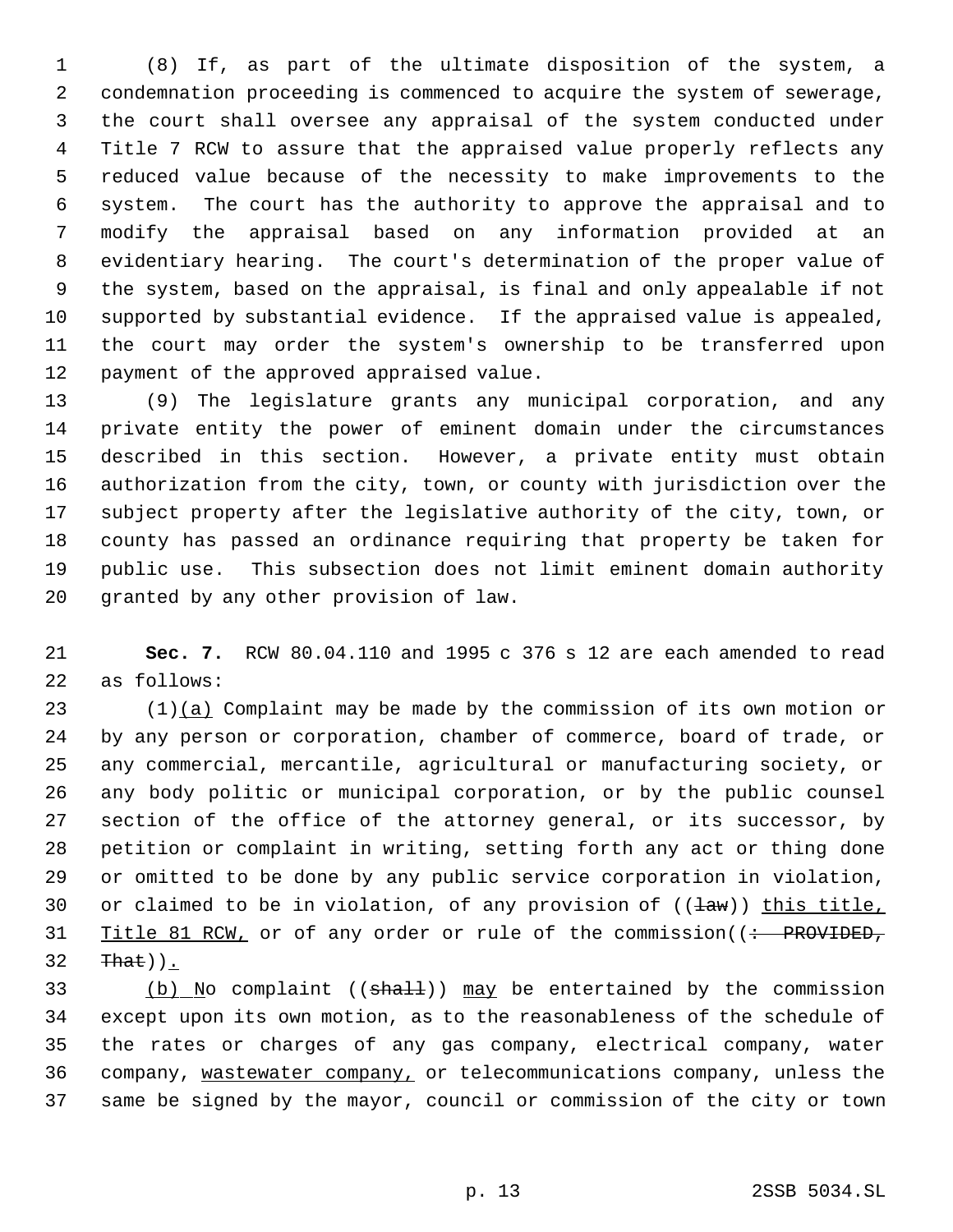in which the company complained of is engaged in business, or not less than twenty-five consumers or purchasers of such gas, electricity, water, wastewater company services, or telecommunications service, or at least twenty-five percent of the consumers or purchasers of the 5 company's service((: PROVIDED, FURTHER, That)).

 (c) When two or more public service corporations, (meaning to exclude municipal and other public corporations) are engaged in competition in any locality or localities in the state, either may make complaint against the other or others that the rates, charges, rules, regulations or practices of such other or others with or in respect to which the complainant is in competition, are unreasonable, unremunerative, discriminatory, illegal, unfair or intending or tending to oppress the complainant, to stifle competition, or to create or encourage the creation of monopoly, and upon such complaint or upon 15 complaint of the commission upon its own motion, the commission ((shall 16 have)) has power, after notice and hearing as in other cases, to, by its order, subject to appeal as in other cases, correct the abuse complained of by establishing such uniform rates, charges, rules, regulations or practices in lieu of those complained of, to be observed by all of such competing public service corporations in the locality or 21 localities specified as  $((shall-be))$  is found reasonable, remunerative, nondiscriminatory, legal, and fair or tending to prevent oppression or monopoly or to encourage competition, and upon any such hearing it 24 ((shall be)) is proper for the commission to take into consideration the rates, charges, rules, regulations and practices of the public service corporation or corporations complained of in any other locality or localities in the state.

 (2) All matters upon which complaint may be founded may be joined 29 in one hearing, and no motion  $((shath))$  may be entertained against a complaint for misjoinder of complaints or grievances or misjoinder of parties; and in any review of the courts of orders of the commission the same rule shall apply and pertain with regard to the joinder of 33 complaints and parties as herein provided( $($  +  $-$ PROVIDED<sub>r</sub> $)$ ). However, 34 all grievances to be inquired into ((shall)) must be plainly set forth 35 in the complaint. No complaint  $((shall))$  may be dismissed because of the absence of direct damage to the complainant.

 (3) Upon the filing of a complaint, the commission shall cause a copy thereof to be served upon the person or corporation complained of,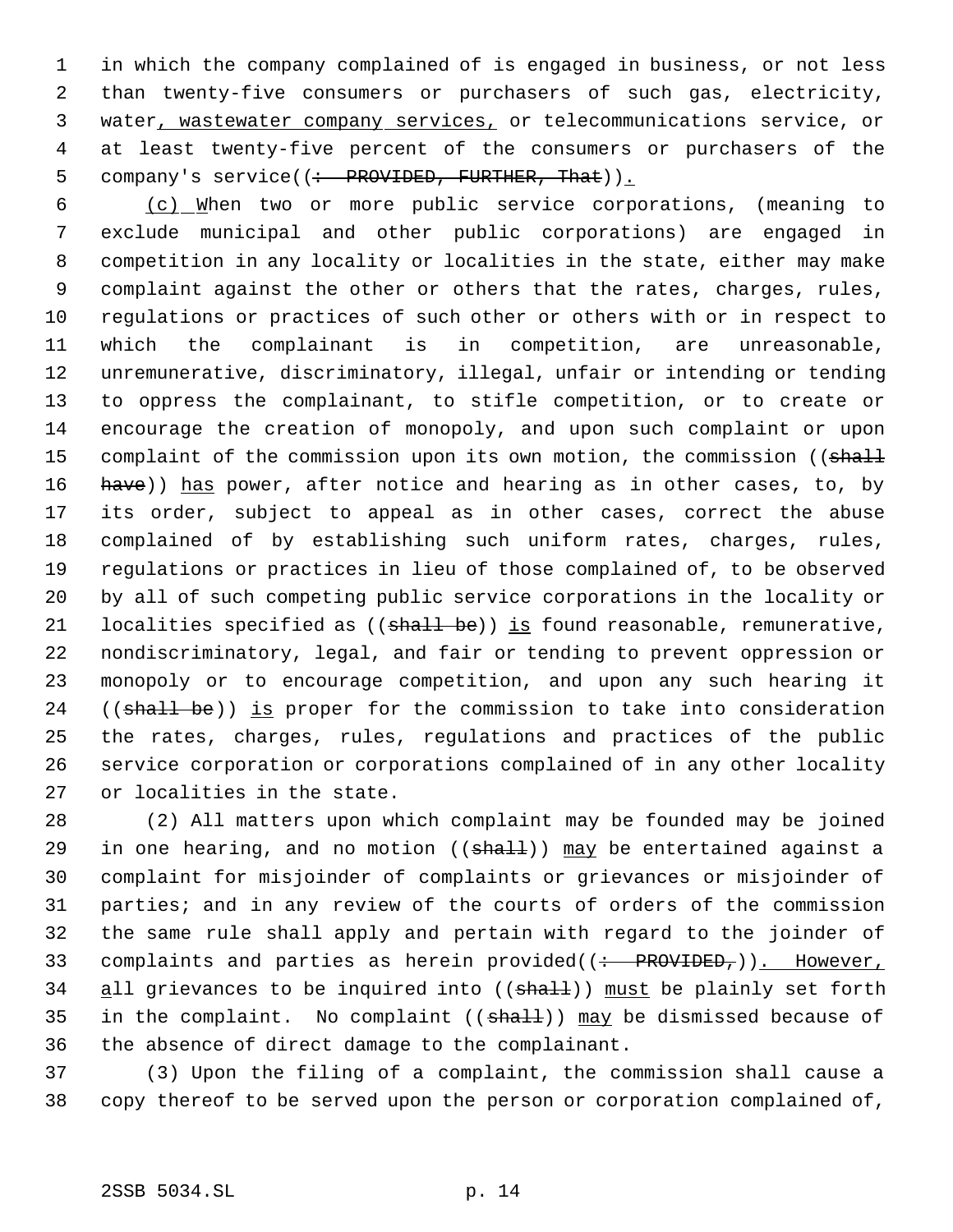1 which ((shall)) must be accompanied by a notice fixing the time when and place where a hearing will be had upon such complaint. The time 3 fixed for such hearing ((shall)) may not be less than ten days after the date of the service of such notice and complaint, excepting as herein provided. The commission shall enter its final order with respect to a complaint filed by any entity or person other than the commission within ten months from the date of filing of the complaint, unless the date is extended for cause. Rules of practice and procedure not otherwise provided for in this title may be prescribed by the commission. Such rules may include the requirement that a complainant use informal processes before filing a formal complaint.

 $(4)(a)$  The commission (( $\frac{1}{2}$ )) may, as appropriate, audit a nonmunicipal water system upon receipt of an administrative order from the department, or the city or county in which the water system is located, finding that the water delivered by a system does not meet state board of health standards adopted under RCW 43.20.050(2)(a) or standards adopted under chapters 70.116 and 70.119A RCW, and the 18 results of the audit ((shall)) must be provided to the requesting department, city, or county. However, the number of nonmunicipal water systems referred to the commission in any one calendar year shall not exceed twenty percent of the water companies subject to commission regulation as defined in RCW 80.04.010.

23 (b) Every nonmunicipal water system referred to the commission for audit under this section shall pay to the commission an audit fee in an amount, based on the system's twelve-month audited period, equal to the fee required to be paid by regulated companies under RCW 80.24.010.

 (5) Any customer or purchaser of service from a water system or company that is subject to commission regulation may file a complaint with the commission if he or she has reason to believe that the water delivered by the system to the customer does not meet state drinking water standards under chapter 43.20 or 70.116 RCW. The commission shall investigate such a complaint, and shall request that the state department of health or local health department of the county in which the system is located test the water for compliance with state drinking water standards, and provide the results of such testing to the commission. The commission may decide not to investigate the complaint if it determines that the complaint has been filed in bad faith, or for the purpose of harassment of the water system or company, or for other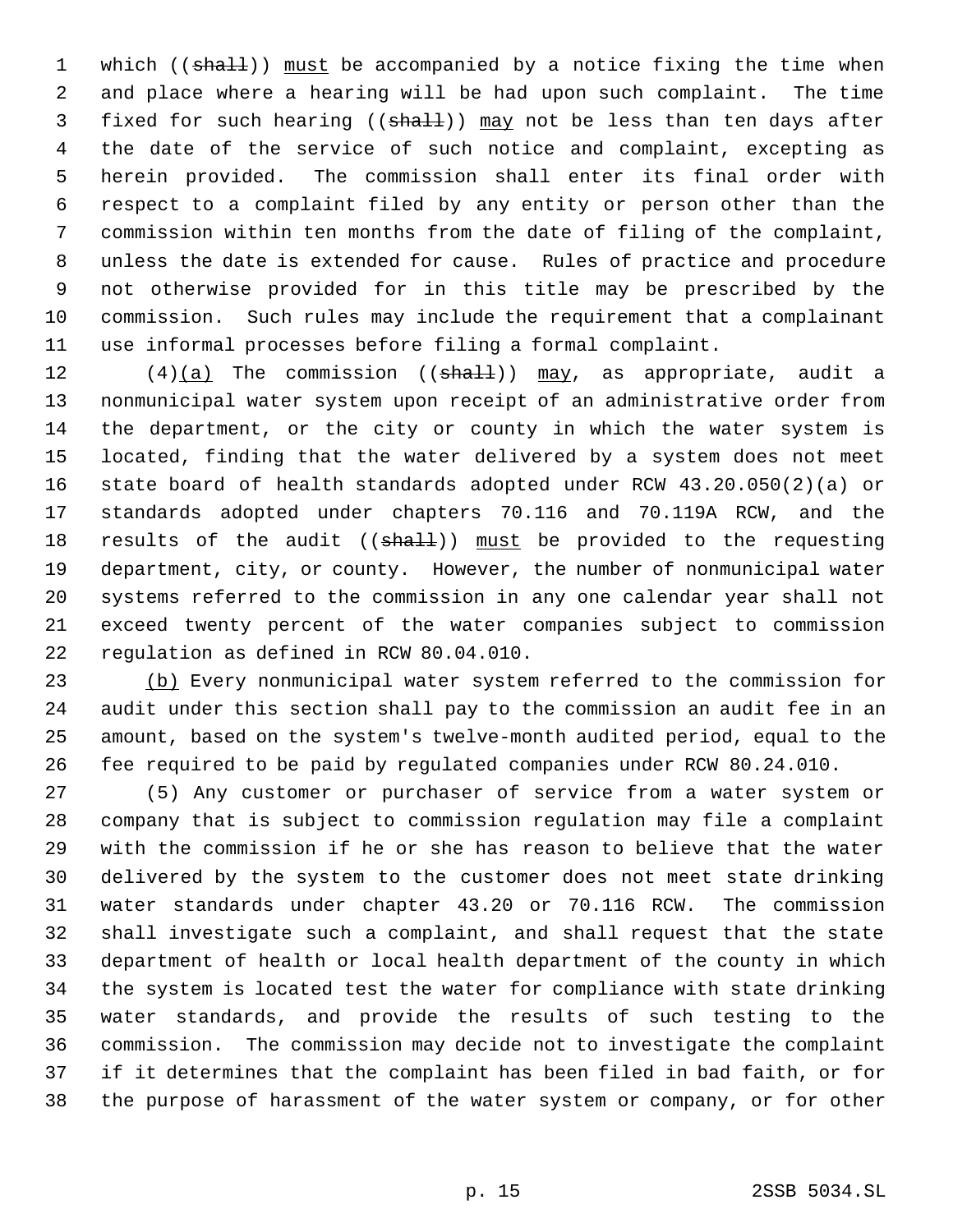reasons has no substantial merit. The water system or company shall bear the expense for the testing. After the commission has received the complaint from the customer and during the pendency of the 4 commission investigation, the water system or company ((shall)) may not take any steps to terminate service to the customer or to collect any amounts alleged to be owed to the company by the customer. The commission may issue an order or take any other action to ensure that no such steps are taken by the system or company. The customer may, at the customer's option and expense, obtain a water quality test by a licensed or otherwise qualified water testing laboratory, of the water delivered to the customer by the water system or company, and provide the results of such a test to the commission. If the commission determines that the water does not meet state drinking water standards, it shall exercise its authority over the system or company as provided in this title, and may, where appropriate, order a refund to the customer on a pro rata basis for the substandard water delivered to the customer, and shall order reimbursement to the customer for the cost incurred by the customer, if any, in obtaining a water quality test.

 **Sec. 8.** RCW 80.04.160 and 1961 c 14 s 80.04.160 are each amended to read as follows:

 The commission is hereby authorized and empowered to adopt, promulgate and issue rules and regulations covering the transmission and delivery of messages and conversations, and the furnishing and 24 supply of gas, electricity, wastewater company services, and water, and any and all services concerning the same, or connected therewith; and generally such rules as pertain to the comfort and convenience of the public concerning the subjects treated of in this title. Such rules 28 and regulations ((shall)) must be promulgated and issued by the 29 commission on its own motion, and ((shall)) must be served on the public service company affected thereby as other orders of the commission are served. Any public service company affected thereby, and deeming such rules and regulations, or any of them, improper, unjust, unreasonable, or contrary to law, may within twenty days from the date of service of such order upon it file objections thereto with the commission, specifying the particular grounds of such objections. The commission shall, upon receipt of such objections, fix a time and place for hearing the same, and after a full hearing may make such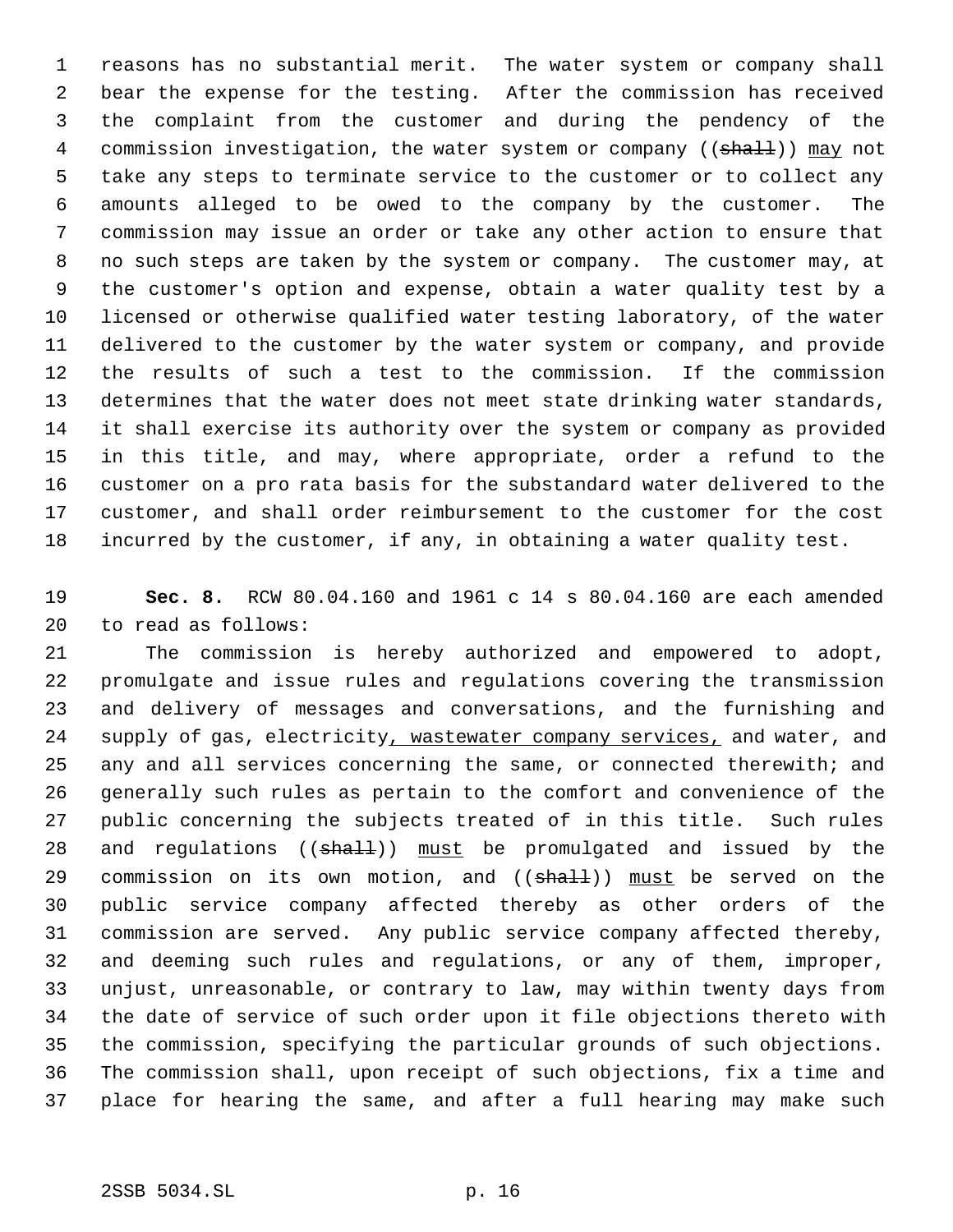changes or modifications thereto, if any, as the evidence may justify. 2 The commission ((shall have)) has, and it is hereby given, power to adopt rules to govern its proceedings, and to regulate the mode and 4 manner of all investigations and hearings((: PROVIDED,)). However, no 5 person desiring to be present at such hearing ((shall)) may be denied permission. Actions may be instituted to review rules and regulations promulgated under this section as in the case of orders of the commission.

 **Sec. 9.** RCW 80.04.250 and 1991 c 122 s 2 are each amended to read as follows:

11 (1) The commission ((shall have)) has power upon complaint or upon its own motion to ascertain and determine the fair value for rate making purposes of the property of any public service company used and useful for service in this state and shall exercise such power whenever 15 it ((shall)) deems such valuation or determination necessary or proper under any of the provisions of this title. In determining what 17 property is used and useful for providing electric, gas, wastewater 18 company services, or water service, the commission may include the reasonable costs of construction work in progress to the extent that the commission finds that inclusion is in the public interest.

21 (2) The commission ((shall-have)) has the power to make revaluations of the property of any public service company from time to time.

 (3) The commission shall, before any hearing is had, notify the complainants and the public service company concerned of the time and place of such hearing by giving at least thirty days' written notice thereof, specifying that at the time and place designated a hearing will be held for the purpose of ascertaining the value of the company's 29 property, used and useful as aforesaid, which notice  $((shall))$  must be sufficient to authorize the commission to inquire into and pass upon the matters designated in this section.

 **Sec. 10.** RCW 80.04.500 and 1985 c 450 s 13 are each amended to read as follows:

34 Nothing in this title ((shall)) authorizes the commission to make or enforce any order affecting rates, tolls, rentals, contracts or charges or service rendered, or the adequacy or sufficiency of the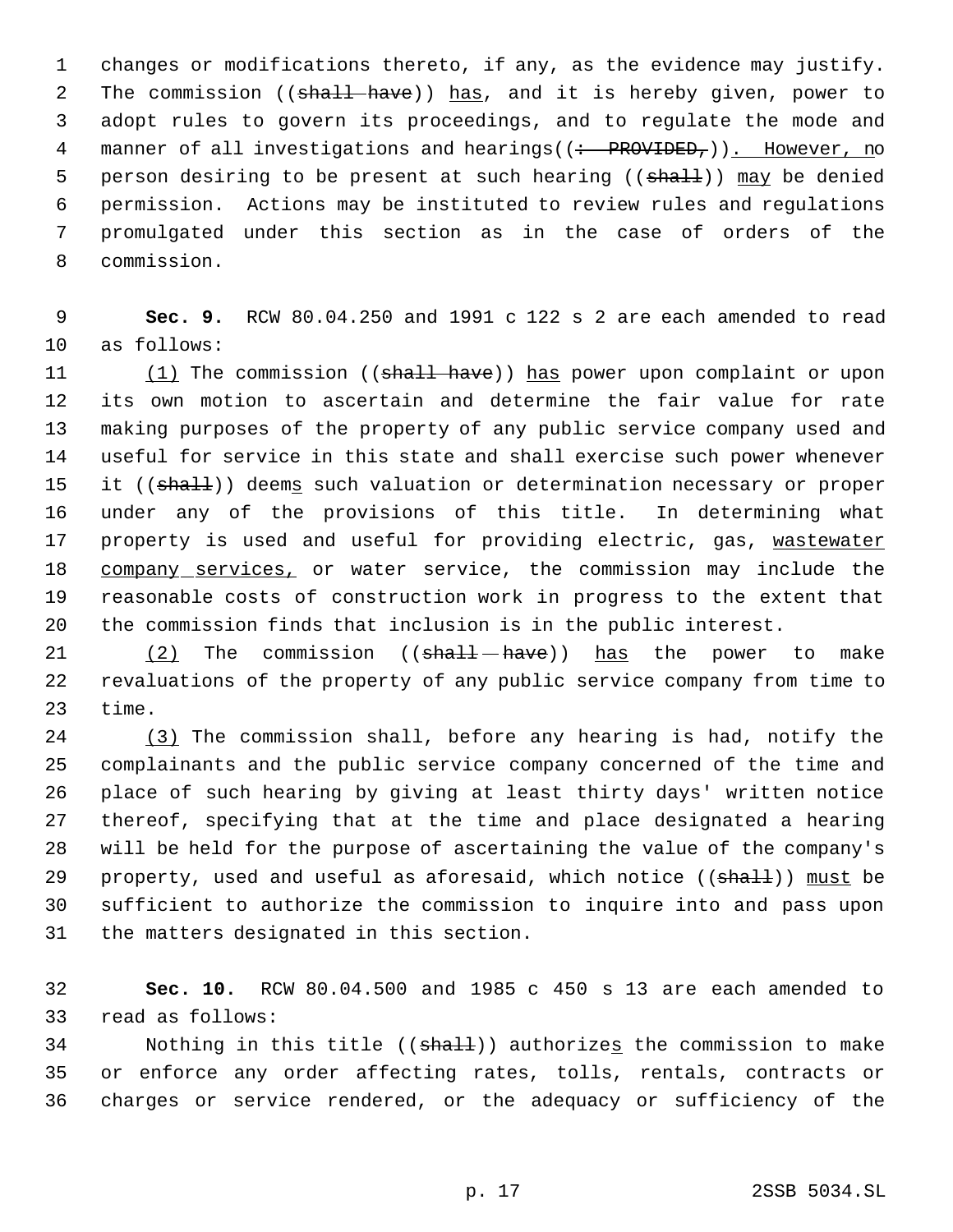facilities, equipment, instrumentalities or buildings, or the reasonableness of rules or regulations made, furnished, used, supplied or in force affecting any telecommunications line, gas plant, 4 electrical plant<sub>1</sub> system of sewerage, or water system owned and operated by any city or town, or to make or enforce any order relating to the safety of any telecommunications line, electrical plant, system of sewerage, or water system owned and operated by any city or town, 8 but all other provisions enumerated herein ((shall)) apply to public utilities owned by any city or town.

 **Sec. 11.** RCW 80.28.010 and 2008 c 299 s 35 are each amended to read as follows:

 (1) All charges made, demanded or received by any gas company, 13 electrical company, wastewater company, or water company for gas, electricity or water, or for any service rendered or to be rendered in connection therewith, shall be just, fair, reasonable and sufficient. Reasonable charges necessary to cover the cost of administering the collection of voluntary donations for the purposes of supporting the development and implementation of evergreen community management plans 19 and ordinances under RCW 80.28.300 ((shall)) must be deemed as prudent and necessary for the operation of a utility.

 (2) Every gas company, electrical company, wastewater company, and water company shall furnish and supply such service, instrumentalities and facilities as shall be safe, adequate and efficient, and in all respects just and reasonable.

 (3) All rules and regulations issued by any gas company, electrical company, wastewater company, or water company, affecting or pertaining 27 to the sale or distribution of its product or service, ((shall)) must be just and reasonable.

 (4) Utility service for residential space heating shall not be terminated between November 15 through March 15 if the customer:

 (a) Notifies the utility of the inability to pay the bill, including a security deposit. This notice should be provided within five business days of receiving a payment overdue notice unless there are extenuating circumstances. If the customer fails to notify the utility within five business days and service is terminated, the customer can, by paying reconnection charges, if any, and fulfilling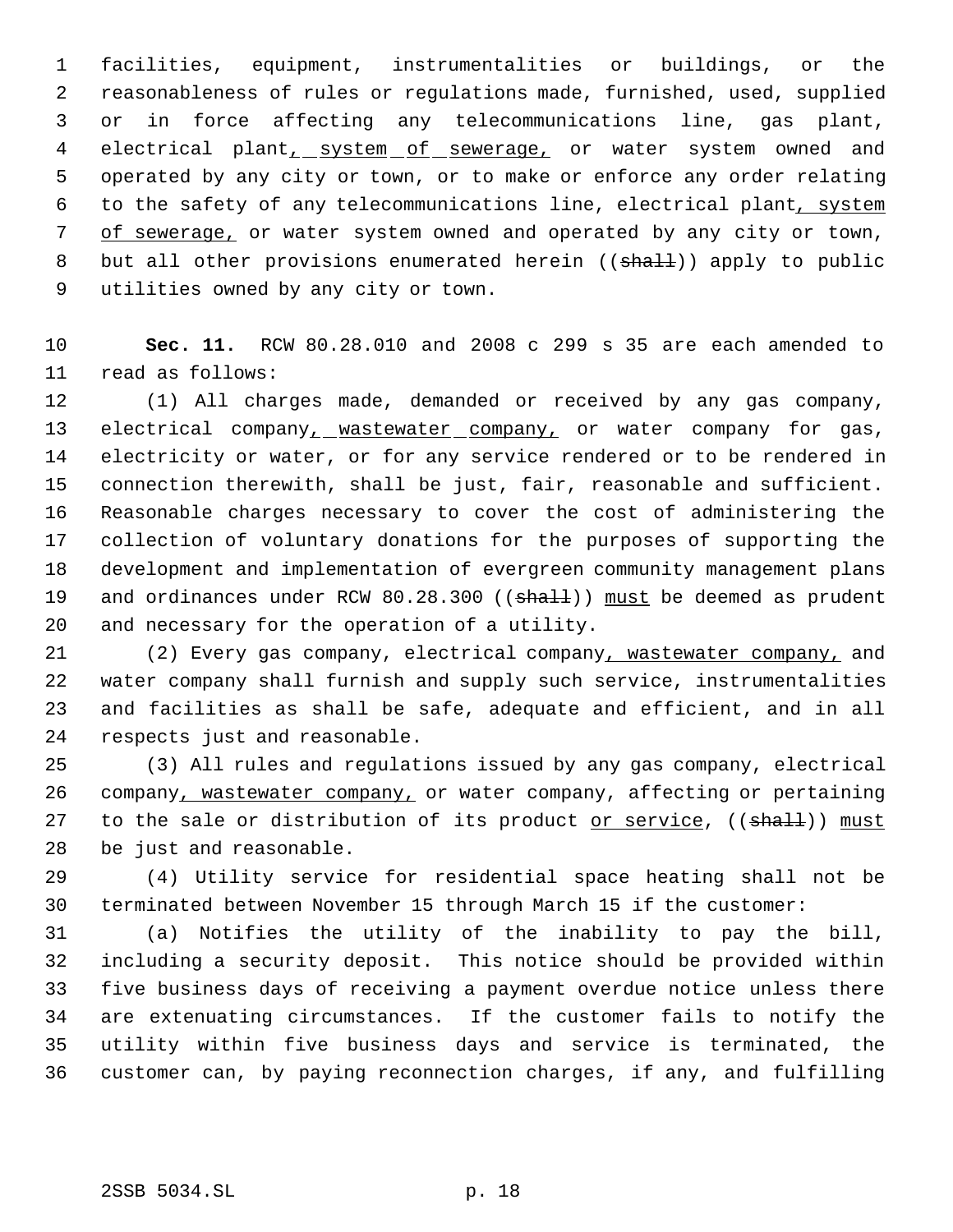the requirements of this section, receive the protections of this chapter;

 (b) Provides self-certification of household income for the prior 4 twelve months to a grantee of the department of ((community, trade, and economic development)) commerce, which administers federally funded energy assistance programs. The grantee shall determine that the household income does not exceed the maximum allowed for eligibility under the state's plan for low-income energy assistance under 42 U.S.C. 8624 and shall provide a dollar figure that is seven percent of household income. The grantee may verify information provided in the self-certification;

 (c) Has applied for home heating assistance from applicable government and private sector organizations and certifies that any assistance received will be applied to the current bill and future utility bills;

 (d) Has applied for low-income weatherization assistance to the utility or other appropriate agency if such assistance is available for the dwelling;

 (e) Agrees to a payment plan and agrees to maintain the payment plan. The plan will be designed both to pay the past due bill by the 21 following October 15th and to pay for continued utility service. If the past due bill is not paid by the following October 15, the customer 23 (( $shalt$ )) is not ( $be$ )) eligible for protections under this chapter 24 until the past due bill is paid. The plan ((shall)) may not require monthly payments in excess of seven percent of the customer's monthly income plus one-twelfth of any arrearage accrued from the date application is made and thereafter during November 15 through March 15. A customer may agree to pay a higher percentage during this period, but shall not be in default unless payment during this period is less than seven percent of monthly income plus one-twelfth of any arrearage accrued from the date application is made and thereafter. If assistance payments are received by the customer subsequent to implementation of the plan, the customer shall contact the utility to reformulate the plan; and

- 
- (f) Agrees to pay the moneys owed even if he or she moves.
- (5) The utility shall:
- 
- (a) Include in any notice that an account is delinquent and that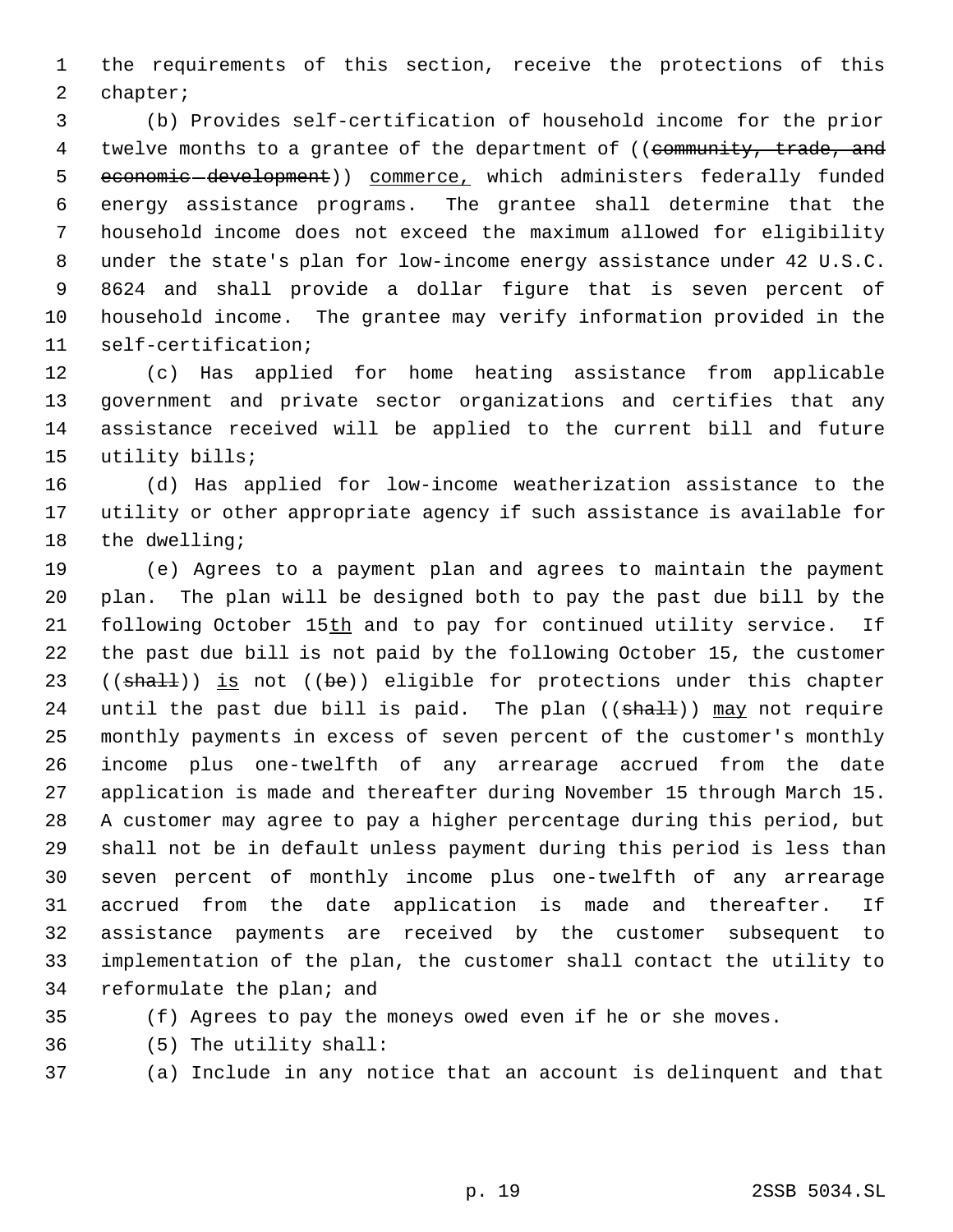service may be subject to termination, a description of the customer's duties in this section;

 (b) Assist the customer in fulfilling the requirements under this section;

 (c) Be authorized to transfer an account to a new residence when a customer who has established a plan under this section moves from one residence to another within the same utility service area;

 (d) Be permitted to disconnect service if the customer fails to honor the payment program. Utilities may continue to disconnect service for those practices authorized by law other than for nonpayment as provided for in this subsection. Customers who qualify for payment plans under this section who default on their payment plans and are disconnected can be reconnected and maintain the protections afforded under this chapter by paying reconnection charges, if any, and by paying all amounts that would have been due and owing under the terms of the applicable payment plan, absent default, on the date on which 17 service is reconnected; and

 (e) Advise the customer in writing at the time it disconnects service that it will restore service if the customer contacts the utility and fulfills the other requirements of this section.

 (6) A payment plan implemented under this section is consistent with RCW 80.28.080.

 (7) Every gas company and electrical company shall offer residential customers the option of a budget billing or equal payment plan. The budget billing or equal payment plan shall be offered low- income customers eligible under the state's plan for low-income energy assistance prepared in accordance with 42 U.S.C. 8624(C)(1) without limiting availability to certain months of the year, without regard to the length of time the customer has occupied the premises, and without regard to whether the customer is the tenant or owner of the premises occupied.

 (8) Every gas company, electrical company, wastewater company, and water company shall construct and maintain such facilities in 34 connection with the manufacture and distribution of its product, or 35 provision of its services, as will be efficient and safe to its employees and the public.

(9) An agreement between the customer and the utility, whether oral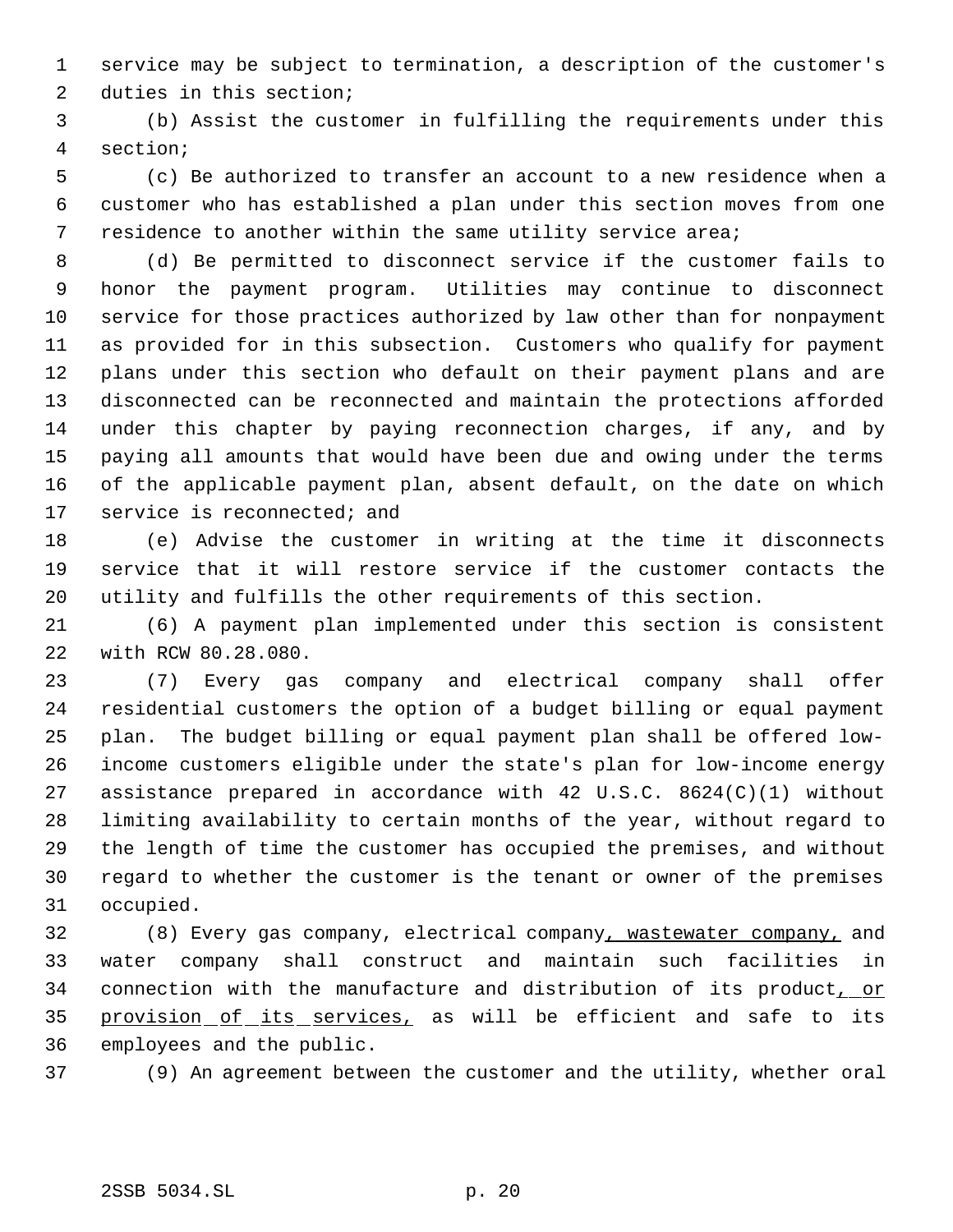1 or written, ((shall)) does not waive the protections afforded under this chapter.

 (10) In establishing rates or charges for water service, water companies as defined in RCW 80.04.010 may consider the achievement of water conservation goals and the discouragement of wasteful water use practices.

 **Sec. 12.** RCW 80.28.020 and 1961 c 14 s 80.28.020 are each amended to read as follows:

 Whenever the commission shall find, after a hearing had upon its own motion, or upon complaint, that the rates or charges demanded, 11 exacted, charged or collected by any gas company, electrical company, 12 wastewater company, or water company, for gas, electricity, wastewater company services, or water, or in connection therewith, or that the rules, regulations, practices or contracts affecting such rates or charges are unjust, unreasonable, unjustly discriminatory or unduly preferential, or in any wise in violation of the provisions of the law, or that such rates or charges are insufficient to yield a reasonable compensation for the service rendered, the commission shall determine the just, reasonable, or sufficient rates, charges, regulations, practices or contracts to be thereafter observed and in force, and shall fix the same by order.

 **Sec. 13.** RCW 80.28.030 and 1989 c 207 s 4 are each amended to read as follows:

24 (1) Whenever the commission (( $shall$ )) finds, after such hearing, that the illuminating or heating power, purity or pressure of gas, the efficiency of electric lamp supply, the voltage of the current supplied 27 for light, heat or power, the quality of wastewater company services, or the purity, quality, volume, and pressure of water, supplied by any 29 gas company, electrical company, wastewater company, or water company, as the case may be, is insufficient, impure, inadequate or inefficient, it shall order such improvement in the manufacture, distribution or supply of gas, in the manufacture, transmission or supply of 33 electricity, in the operation of the services and facilities of wastewater companies, or in the storage, distribution or supply of water, or in the methods employed by such gas company, electrical company, wastewater company, or water company, as will in its judgment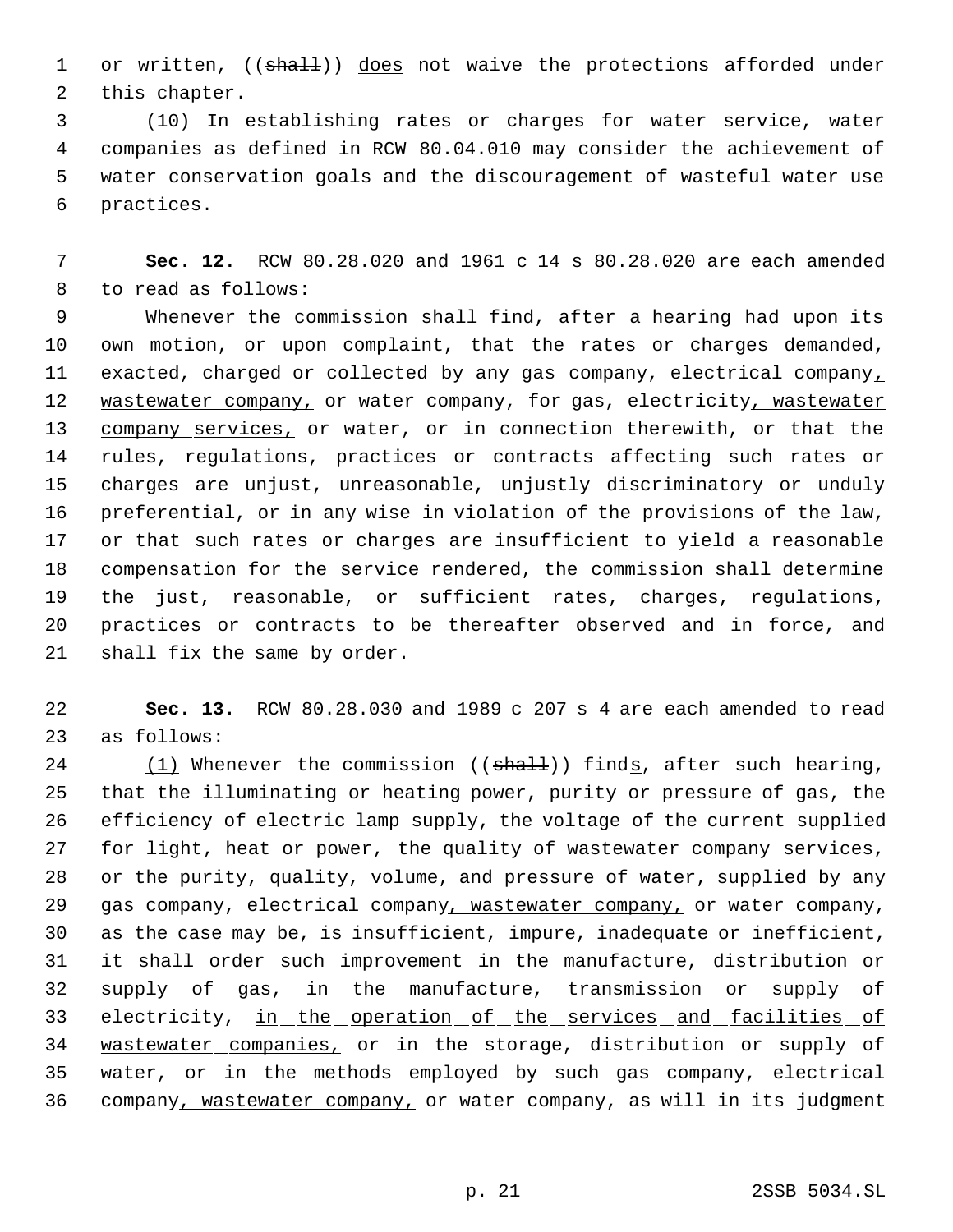be efficient, adequate, just and reasonable. Failure of a water company to comply with state board of health standards adopted under RCW 43.20.050(2)(a) or department standards adopted under chapter 4 70.116 RCW for purity, volume, and pressure ((shall be)) is prima facie evidence that the water supplied is insufficient, impure, inadequate, 6 or inefficient. Failure of a wastewater company to comply with standards and permit conditions adopted and implemented under chapter 70.118B or 90.48 RCW for treatment and disposal of sewerage, is prima 9 facie evidence that the system of sewerage is insufficient, inadequate, or inefficient.

11 (2) In ordering improvements in the storage, distribution, or 12 supply of water, the commission shall consult and coordinate with the 13 department of health. In the event that a water company fails to 14 comply with an order of the commission ((in a timely fashion)) within 15 the deadline specified in the order, the commission may request that 16 the department petition the superior court of Thurston county to place 17 the company in receivership pursuant to chapter 7.60 RCW.

18 (3) In ordering improvements to the system of sewerage, the 19 commission shall consult and coordinate with the department of health 20 or the department of ecology, as appropriate to the agencies' 21 jurisdiction. In the event that a wastewater company fails to comply 22 with an order of the commission within the deadline specified in the 23 order, the commission may petition the superior court of Thurston 24 county to place the company in receivership pursuant to chapter 7.60 25 RCW.

26 **Sec. 14.** RCW 80.28.040 and 1989 c 207 s 5 are each amended to read 27 as follows:

 $(1)$  Whenever the commission ((shall)) finds, after hearing, that any rules, regulations, measurements or the standard thereof, practices, acts or services of any such gas company, electrical 31 company, wastewater company, or water company are unjust, unreasonable, improper, insufficient, inefficient or inadequate, or that any service which may be reasonably demanded is not furnished, the commission shall fix the reasonable rules, regulations, measurements or the standard thereof, practices, acts or service to be thereafter furnished, imposed, observed and followed, and shall fix the same by order or 37 rule.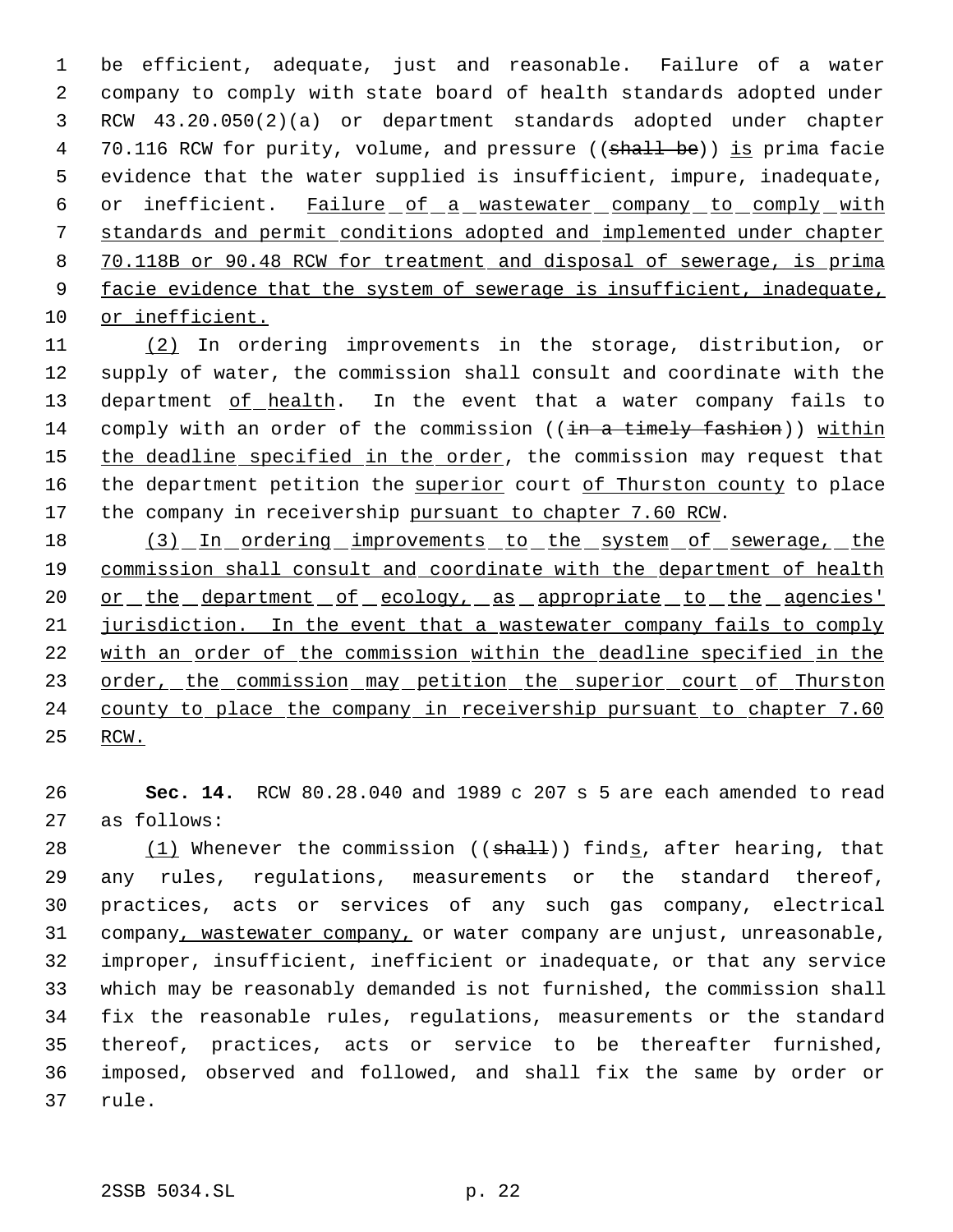(2) In ordering improvements to the service of any water company, 2 the commission shall consult and coordinate with the department of 3 health. In the event that a water company fails to comply with an order of the commission within the deadline specified in the order, the 5 commission may request that the department petition the superior court of Thurston county to place the company in receivership pursuant to chapter 7.60 RCW.

8 (3) In ordering improvements to the service of any system of 9 sewerage, the commission shall consult and coordinate with the 10 department of health or the department of ecology, as appropriate to 11 the agencies' jurisdiction. In the event that a wastewater company 12 fails to comply with an order of the commission within the deadline 13 specified in the order, the commission may petition the superior court of Thurston county to place the company in receivership pursuant to chapter 7.60 RCW.

 **Sec. 15.** RCW 80.28.050 and 1961 c 14 s 80.28.050 are each amended to read as follows:

18 Every gas company, electrical company, wastewater company, and water company shall file with the commission and shall print and keep open to public inspection schedules in such form as the commission may prescribe, showing all rates and charges made, established or enforced, or to be charged or enforced, all forms of contract or agreement, all rules and regulations relating to rates, charges or service, used or to be used, and all general privileges and facilities granted or allowed 25 by such gas company, electrical company, wastewater company, or water company.

 **Sec. 16.** RCW 80.28.060 and 2008 c 181 s 402 are each amended to read as follows:

 $(1)$  Unless the commission otherwise orders, no change (( $\text{shall}$ )) may be made in any rate or charge or in any form of contract or agreement or in any rule or regulation relating to any rate, charge or service, or in any general privilege or facility which shall have been filed and published by a gas company, electrical company, wastewater company, or water company in compliance with the requirements of RCW 80.28.050 except after thirty days' notice to the commission and publication for 36 thirty days, which notice  $((\text{shall}))$  must plainly state the changes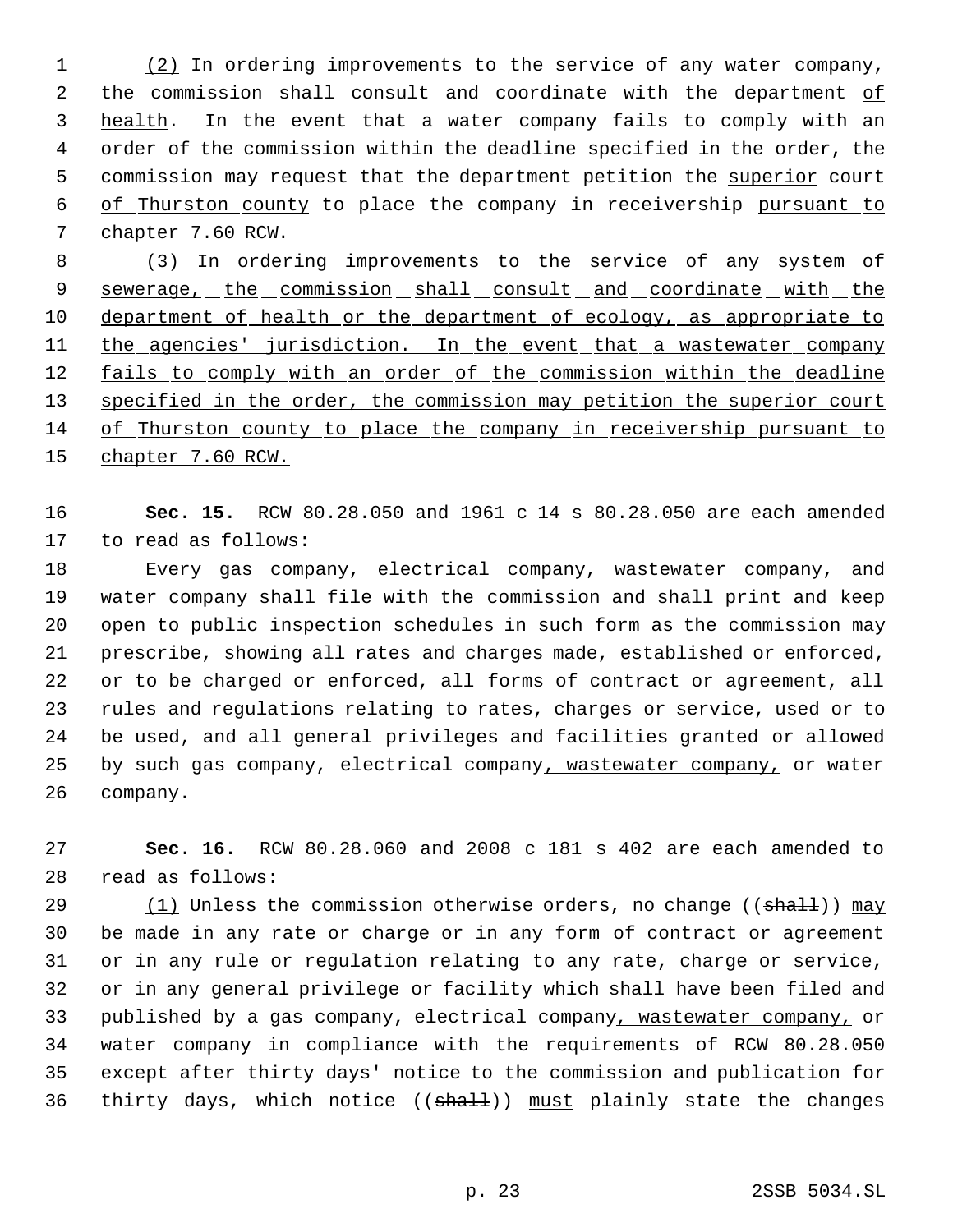proposed to be made in the schedule then in force and the time when the 2 change will go into effect and all proposed changes ((shall)) must be shown by printing, filing and publishing new schedules, or shall be plainly indicated upon the schedules in force at the time and kept open to public inspection. Proposed changes may be suspended by the commission within thirty days or before the stated effective date of the proposed change, whichever is later. The commission, for good cause shown, may allow changes without requiring the thirty days' notice by duly filing, in such manner as it may direct, an order 10 specifying the changes so to be made and the time when it  $((shath))$ 11 takes effect. All such changes ((shall)) must be immediately indicated upon its schedules by the company affected. When any change is made in any rate or charge, form of contract or agreement, or any rule or regulation relating to any rate or charge or service, or in any general privilege or facility, the effect of which is to increase any rate or 16 charge, then in existence, attention ((shall)) must be directed on the copy filed with the commission to such increase by some character immediately preceding or following the item in such schedule, such character to be in form as designated by the commission.

 (2) During a state of emergency declared under RCW 43.06.010(12), the governor may waive or suspend the operation or enforcement of this section or any portion of this section or under any administrative rule, and issue any orders to facilitate the operation of state or local government or to promote and secure the safety and protection of the civilian population.

 **Sec. 17.** RCW 80.28.080 and 1985 c 427 s 2 are each amended to read as follows:

28 (1)(a) Except as provided otherwise in this subsection, no gas 29 company, electrical company<sub>1</sub> wastewater company, or water company 30 ((shall)) may charge, demand, collect or receive a greater or less or different compensation for any service rendered or to be rendered than the rates and charges applicable to such service as specified in its 33 schedule filed and in effect at the time, nor ((shall)) may any such company directly or indirectly refund or remit in any manner or by any device any portion of the rates or charges so specified, or furnish its product at free or reduced rates except to its employees and their families, and its officers, attorneys, and agents; to hospitals,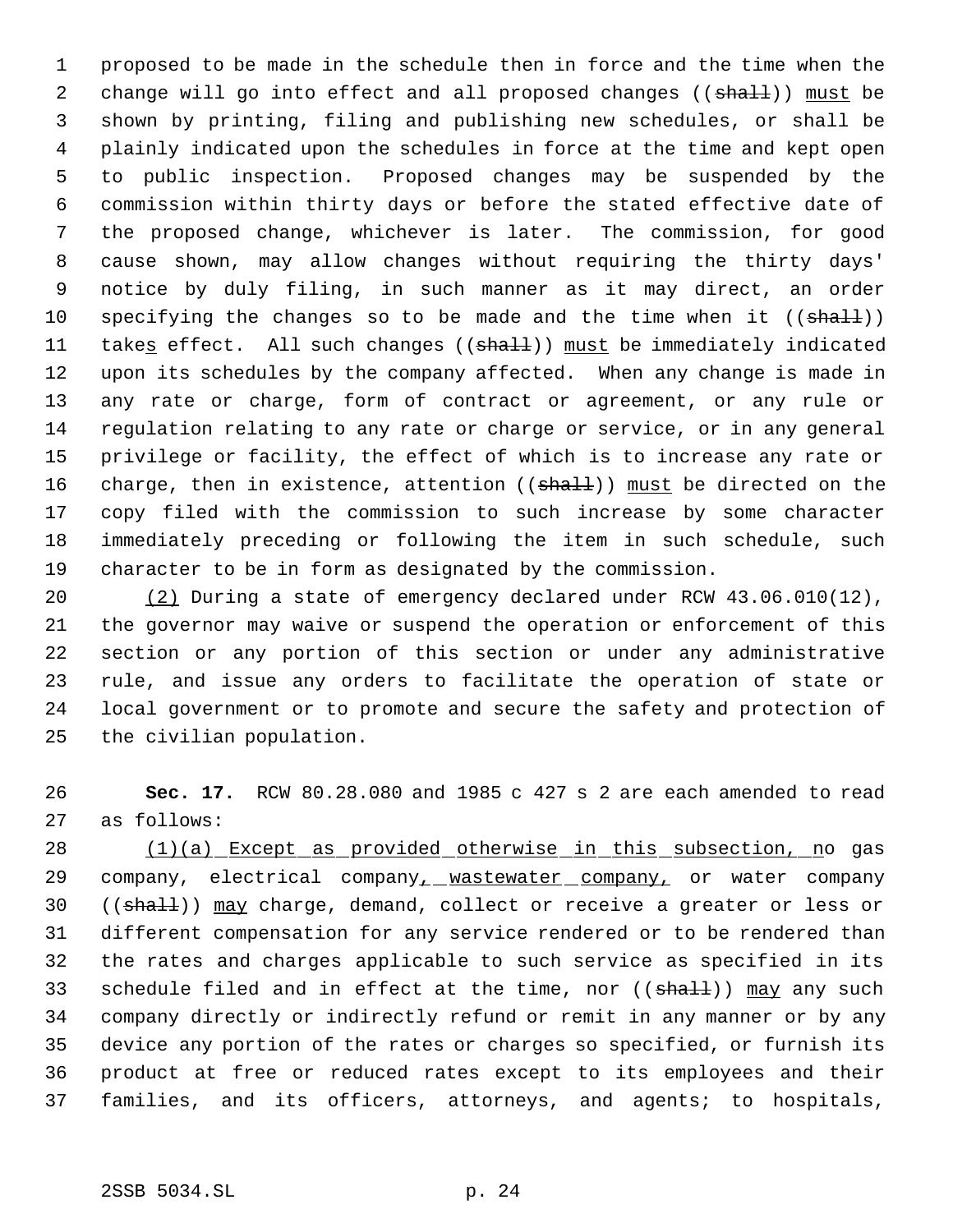charitable and eleemosynary institutions and persons engaged in 2 charitable and eleemosynary work; to indigent and destitute persons; to national homes or state homes for disabled volunteer soldiers and 4 soldiers' and sailors' homes((: PROVIDED, That the term)).

5 For the purposes of this subsection (1):

 $(i)$  "Employees" ((as used in this paragraph shall)) includes furloughed, pensioned and superannuated employees, persons who have 8 become disabled or infirm in the service of any such company; and ((the  $9 + \text{term})$ 

 $(iii)$  "Families(( $\tau$ ))" ((as used in this paragraph, shall)) includes the families of those persons named in this proviso, the families of persons killed or dying in the service, also the families of persons killed, and the surviving spouse prior to remarriage, and the minor children during minority of persons who died while in the service of 15 any of the companies named in this ((paragraph: PROVIDED-FURTHER, 16 That)) subsection (1).

17 (b) Water companies may furnish free or at reduced rates water for the use of the state, or for any project in which the state is 19 interested((: AND PROVIDED FURTHER, That)).

20 (c) Gas companies, electrical companies, wastewater companies, and water companies may charge the defendant for treble damages awarded in lawsuits successfully litigated under RCW 80.28.240.

 (2) No gas company, electrical company, wastewater company, or 24 water company ((shall)) may extend to any person or corporation any form of contract or agreement or any rule or regulation or any privilege or facility except such as are regularly and uniformly extended to all persons and corporations under like circumstances.

 **Sec. 18.** RCW 80.28.090 and 1961 c 14 s 80.28.090 are each amended to read as follows:

 No gas company, electrical company, wastewater company, or water 31 company ((shall)) may make or grant any undue or unreasonable preference or advantage to any person, corporation, or locality, or to any particular description of service in any respect whatsoever, or subject any particular person, corporation or locality or any particular description of service to any undue or unreasonable prejudice or disadvantage in any respect whatsoever.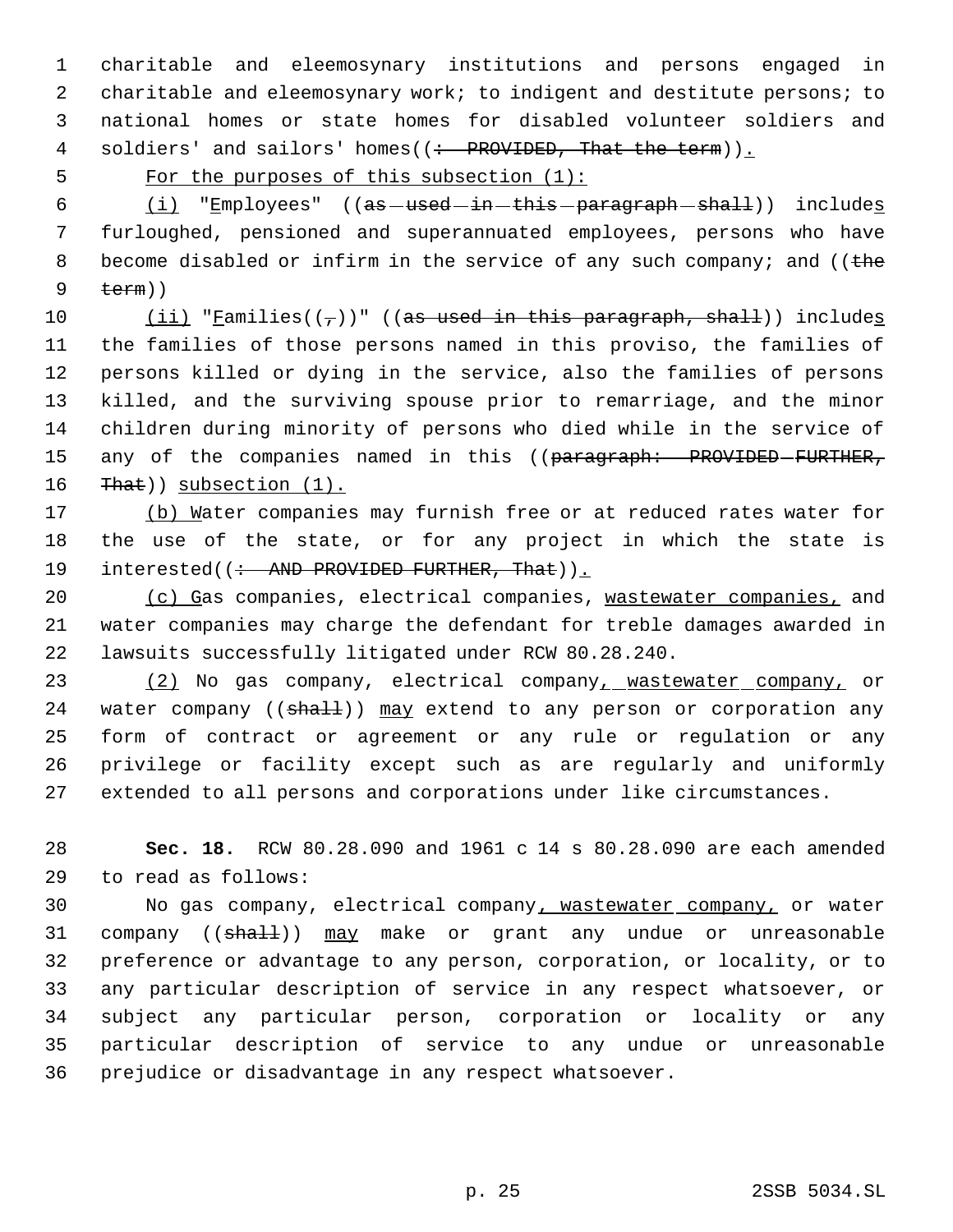**Sec. 19.** RCW 80.28.100 and 1961 c 14 s 80.28.100 are each amended to read as follows:

 No gas company, electrical company, wastewater company, or water 4 company ((shall)) may, directly or indirectly, or by any special rate, rebate, drawback or other device or method, charge, demand, collect or receive from any person or corporation a greater or less compensation for gas, electricity, wastewater company services, or water, or for any service rendered or to be rendered, or in connection therewith, except as authorized in this chapter, than it charges, demands, collects or receives from any other person or corporation for doing a like or contemporaneous service with respect thereto under the same or substantially similar circumstances or conditions.

 **Sec. 20.** RCW 80.28.110 and 1990 c 132 s 5 are each amended to read as follows:

15 Every gas company, electrical company, wastewater company, or water company, engaged in the sale and distribution of gas, electricity or 17 water or the provision of wastewater company services, shall, upon reasonable notice, furnish to all persons and corporations who may apply therefor and be reasonably entitled thereto, suitable facilities 20 for furnishing and furnish all available gas, electricity, wastewater 21 company services, and water as demanded, except that a water company 22 ((shall)) may not furnish water contrary to the provisions of water 23 system plans approved under chapter 43.20 or 70.116 RCW and wastewater companies may not provide services contrary to the approved general sewer plan.

 **Sec. 21.** RCW 80.28.120 and 1961 c 14 s 80.28.120 are each amended to read as follows:

28 Every gas, water<sub>1</sub> wastewater, or electrical company owning, operating or managing a plant or system for the distribution and sale 30 of gas, water or electricity, or the provision of wastewater company 31 services to the public for hire (( $shall be$ )) is, and ( $(be)$ ) is held to be, a public service company as to such plant or system and as to all 33 gas, water, wastewater company services, or electricity distributed or furnished therefrom, whether such gas, water, wastewater company 35 services, or electricity be sold wholesale or retail or be distributed 36 wholly to the general public or in part as surplus gas, water,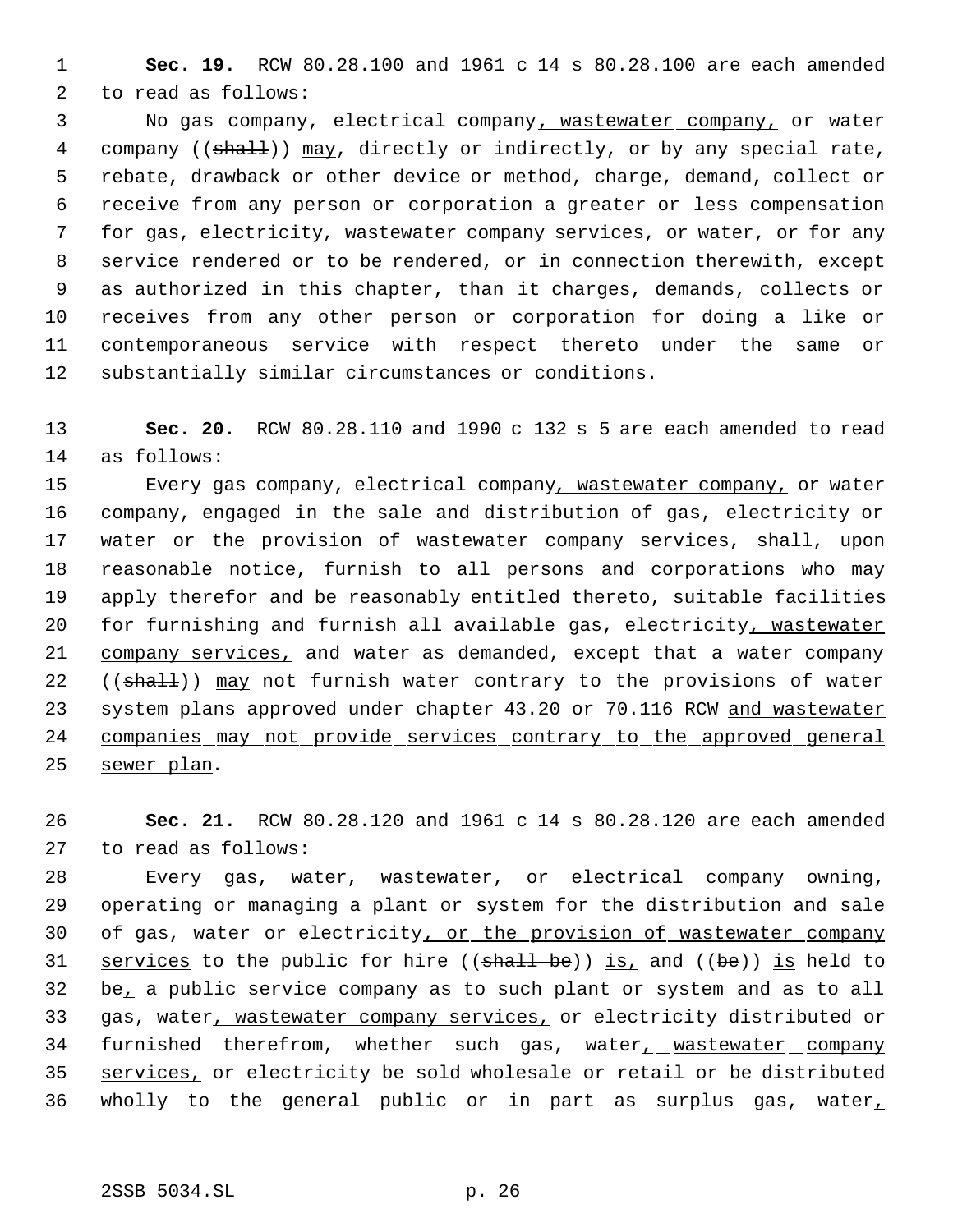1 wastewater company services, or electricity to manufacturing or industrial concerns or to other public service companies or 3 municipalities for redistribution. Nothing in this title ((shall)) may be construed to prevent any gas company, electrical company or water company from continuing to furnish its product or the use of its lines, equipment or service under any contract or contracts in force on June 7 7, 1911, at the rates fixed in such contract or contracts((: PROVIDED, 8 That)). However, the commission ((shall-have)) has power, in its discretion, to direct by order that such contract or contracts 10 ((shall)) be terminated by the company party thereto and thereupon such 11 contract or contracts ((shall)) must be terminated by such company as 12 and when directed by such order.

 **Sec. 22.** RCW 80.28.130 and 1961 c 14 s 80.28.130 are each amended to read as follows:

15 Whenever the commission ((shall)) finds, after hearing had upon its own motion or upon complaint, that repairs or improvements, to, or 17 changes in, any gas plant, electrical plant, system of sewerage, or water system ought to be made, or that any additions or extensions should reasonably be made thereto, in order to promote the security or convenience of the public or employees, or in order to secure adequate service or facilities for manufacturing, distributing or supplying gas, 22 electricity, wastewater company services, or water, the commission may enter an order directing that such reasonable repairs, improvements, 24 changes, additions or extensions of such gas plant, electrical plant, 25 system of sewerage, or water system be made.

 **Sec. 23.** RCW 80.28.185 and 1989 c 207 s 6 are each amended to read as follows:

 The commission may develop and enter into an agreement with a county to carry out the regulatory functions of this chapter with regard to water companies or wastewater companies located within the boundary of that county. The duration of the agreement, the duties to be performed, and the remuneration to be paid by the commission are subject to agreement by the commission and the county.

 **Sec. 24.** RCW 80.28.240 and 1989 c 11 s 30 are each amended to read as follows: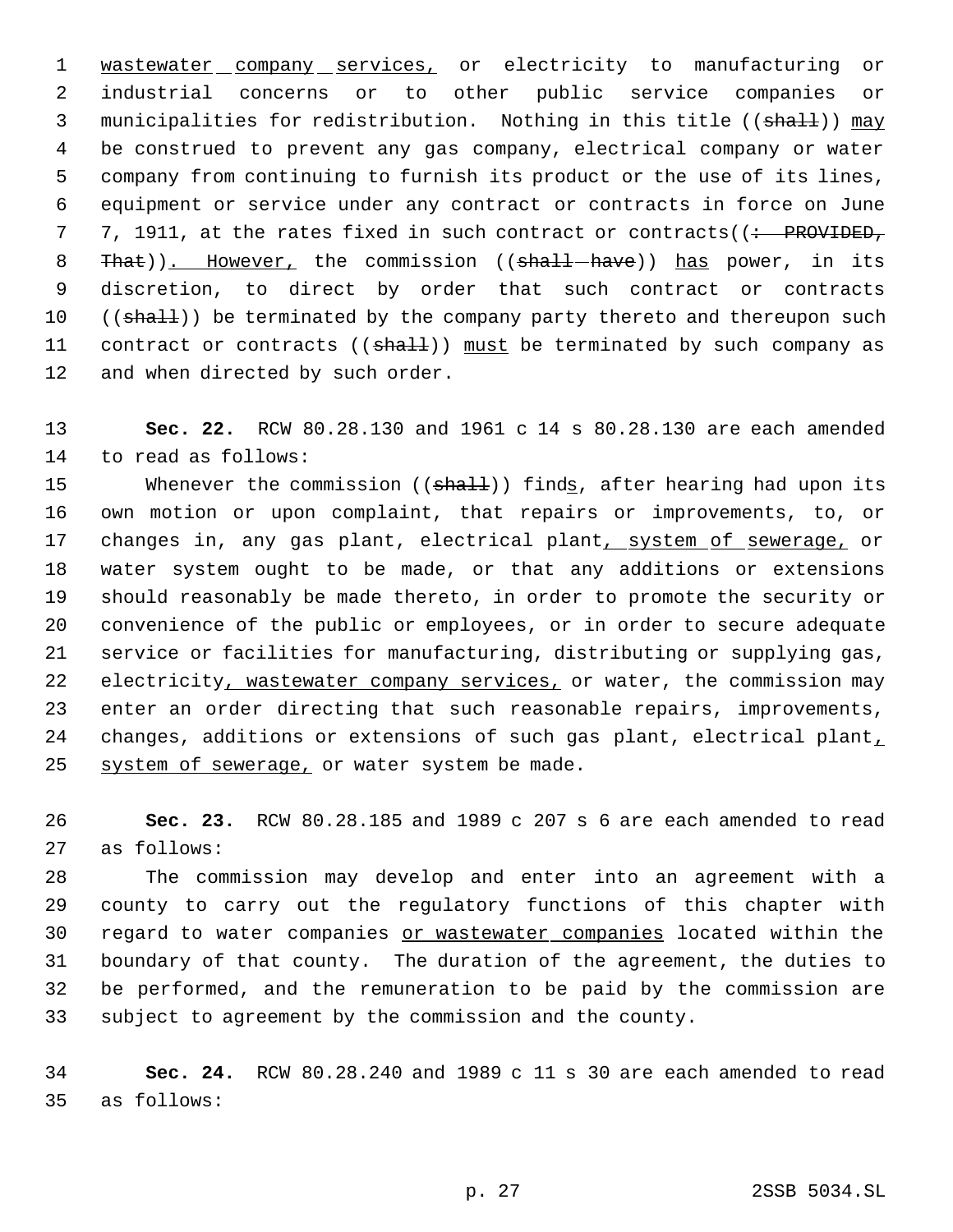(1) A utility may bring a civil action for damages against any person who commits, authorizes, solicits, aids, abets, or attempts to:

 (a) Divert, or cause to be diverted, utility services by any means whatsoever;

 (b) Make, or cause to be made, any connection or reconnection with property owned or used by the utility to provide utility service without the authorization or consent of the utility;

 (c) Prevent any utility meter or other device used in determining the charge for utility services from accurately performing its measuring function by tampering or by any other means;

 (d) Tamper with any property owned or used by the utility to provide utility services; or

 (e) Use or receive the direct benefit of all or a portion of the utility service with knowledge of, or reason to believe that, the diversion, tampering, or unauthorized connection existed at the time of the use or that the use or receipt was without the authorization or consent of the utility.

 (2) In any civil action brought under this section, the utility may recover from the defendant as damages three times the amount of actual damages, if any, plus the cost of the suit and reasonable attorney's fees, plus the costs incurred on account of the bypassing, tampering, or unauthorized reconnection, including but not limited to costs and expenses for investigation, disconnection, reconnection, service calls, and expert witnesses.

 (3) Any damages recovered under this section in excess of the actual damages sustained by the utility may be taken into account by the utilities and transportation commission or other applicable rate-making agency in establishing utility rates.

(4) As used in this section:

 (a) "Customer" means the person in whose name a utility service is provided;

 (b) "Divert" means to change the intended course or path of electricity, gas, or water without the authorization or consent of the utility;

 (c) "Person" means any individual, partnership, firm, association, or corporation or government agency;

(d) "Reconnection" means the commencement of utility service to a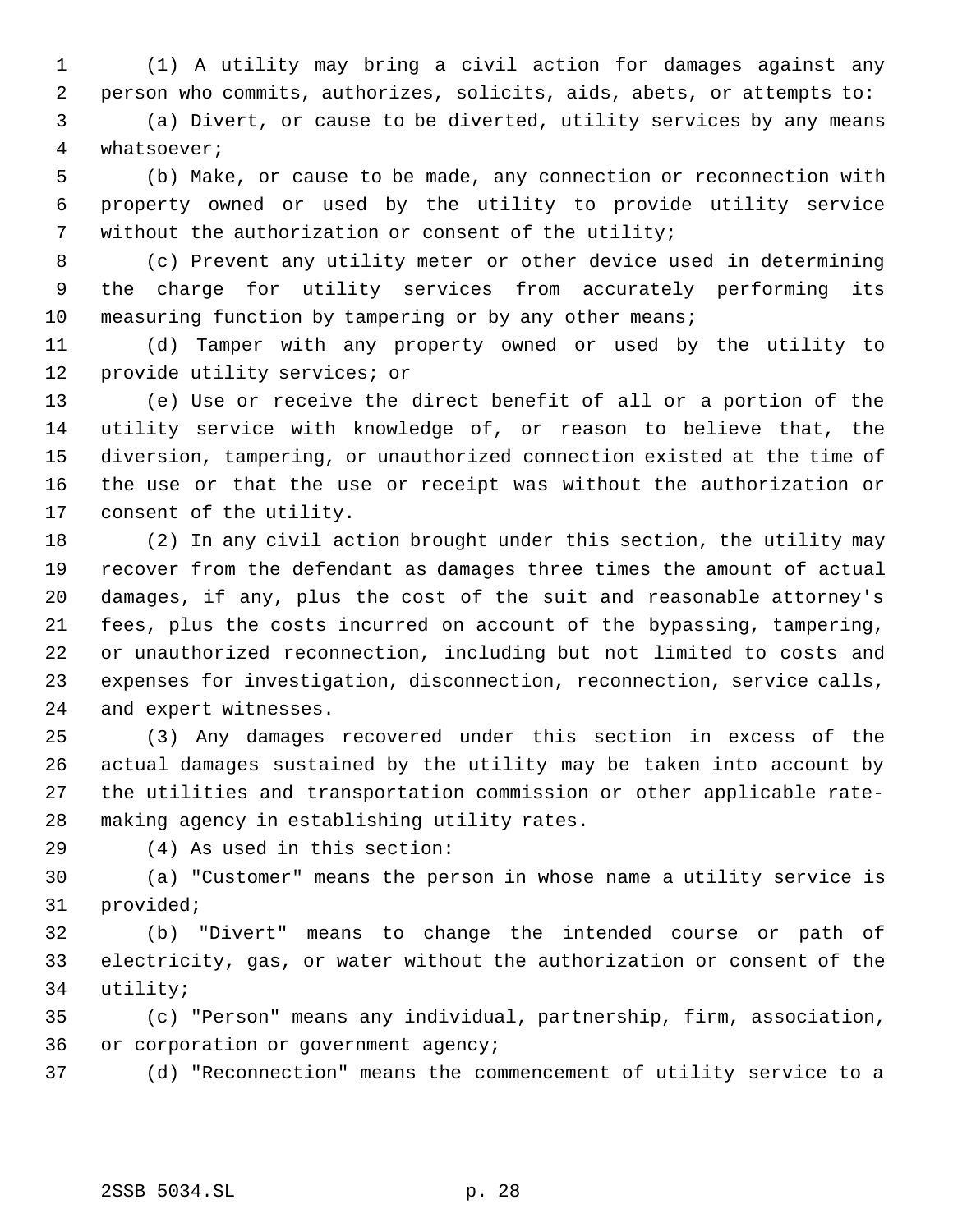customer or other person after service has been lawfully disconnected by the utility;

 (e) "Tamper" means to rearrange, injure, alter, interfere with, or otherwise prevent from performing the normal or customary function;

5 (f) "Utility" means any electrical company, gas company, wastewater company, or water company as those terms are defined in RCW 80.04.010, and includes any electrical, gas, system of sewerage, or water system operated by any public agency; and

 (g) "Utility service" means the provision of electricity, gas, 10 water, wastewater company services, or any other service or commodity furnished by the utility for compensation.

 **Sec. 25.** RCW 80.28.270 and 1991 c 101 s 2 are each amended to read as follows:

 The commission's jurisdiction over the rates, charges, practices, 15 acts or services of any water company ((shall)) or wastewater company 16 includes any aspect of line extension, service installation, or service connection. If the charges for such services are not set forth by specific amount in the company's tariff filed with the commission pursuant to RCW 80.28.050, the commission shall determine the fair, just, reasonable, and sufficient charge for such extension, installation, or connection. In any such proceeding in which there is 22 no specified tariffed rate, the burden ((shall be)) is on the company to prove that its proposed charges are fair, just, reasonable, and sufficient.

 **Sec. 26.** RCW 80.28.275 and 1994 c 292 s 9 are each amended to read as follows:

27 A water company or a wastewater company assuming responsibility for 28 a water system or system of sewerage that is not in compliance with 29 state or federal requirements ((for public drinking water systems)), and its agents and employees, are immune from lawsuits or causes of 31 action, based on noncompliance with state or federal requirements ((for 32 public drinking water systems)), which predate the date of assuming responsibility and continue after the date of assuming responsibility, 34 provided that the water company or wastewater company has submitted and is complying with a plan and schedule of improvements approved by the 36 department of health or the department of ecology, as appropriate to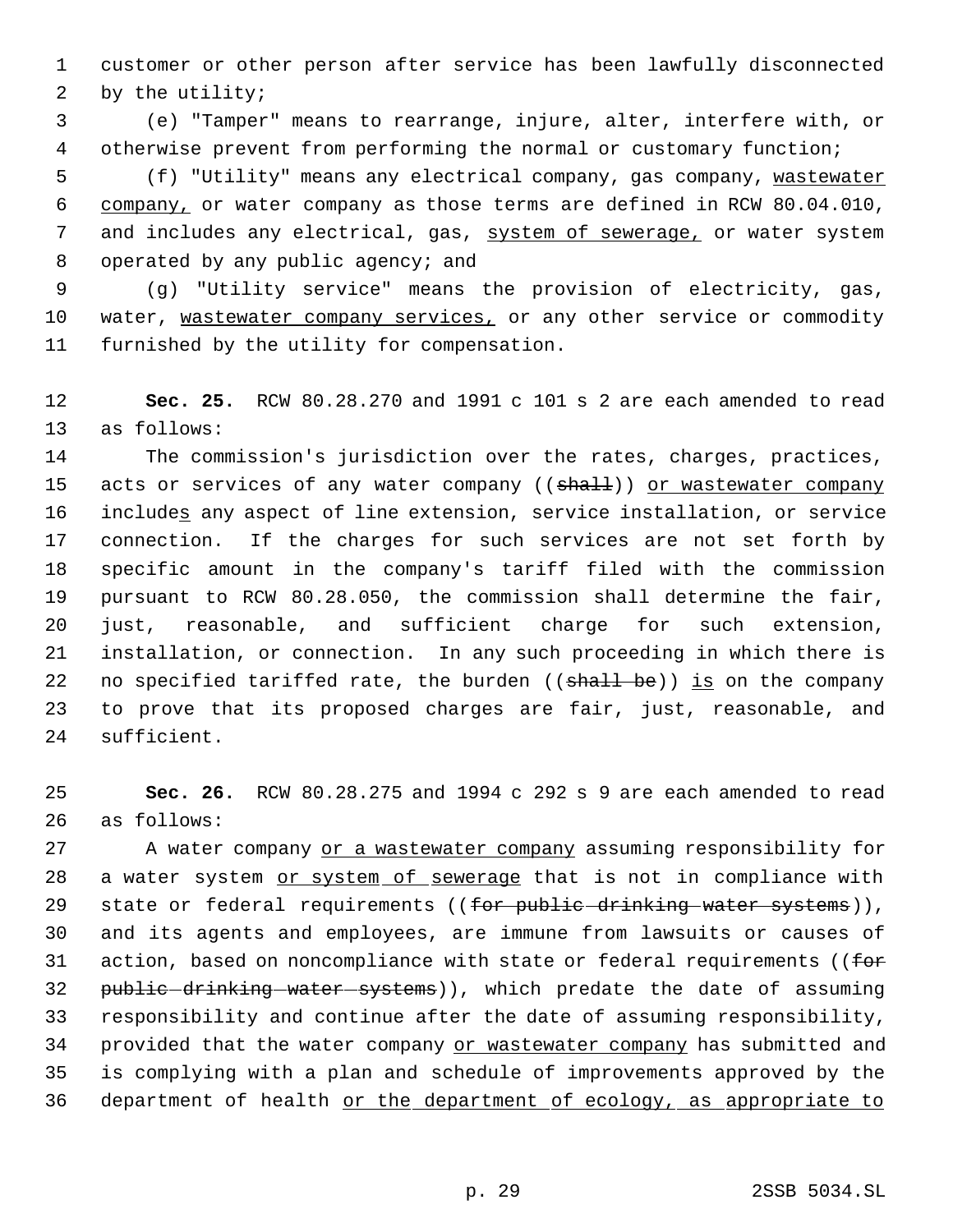1 the agencies' jurisdiction. This immunity ((shall)) expires on the earlier of the date the plan of improvements is completed or four years from the date of assuming responsibility. This immunity does not apply 4 to intentional injuries, fraud, or bad faith and is subject to the provisions of law governing clean water as referenced by the commission by rule.

 **Sec. 27.** RCW 7.60.025 and 2010 c 212 s 4 are each amended to read as follows:

 (1) A receiver may be appointed by the superior court of this state in the following instances, but except in any case in which a receiver's appointment is expressly required by statute, or any case in which a receiver's appointment is sought by a state agent whose authority to seek the appointment of a receiver is expressly conferred by statute, or any case in which a receiver's appointment with respect to real property is sought under (b)(ii) of this subsection, a receiver shall be appointed only if the court additionally determines that the appointment of a receiver is reasonably necessary and that other available remedies either are not available or are inadequate:

 (a) On application of any party, when the party is determined to have a probable right to or interest in property that is a subject of the action and in the possession of an adverse party, or when the property or its revenue-producing potential is in danger of being lost or materially injured or impaired. A receiver may be appointed under this subsection (1)(a) whether or not the application for appointment of a receiver is combined with, or is ancillary to, an action seeking 26 a money judgment or other relief;

 (b) Provisionally, during the pendency of any action to foreclose upon any lien against or for forfeiture of any interest in real or personal property, or after notice of a trustee's sale has been given under RCW 61.24.040, or after notice of forfeiture has been given under RCW 61.30.040, on application of any person, when the interest in the property that is the subject of foreclosure or forfeiture of the person seeking the receiver's appointment is determined to be probable and either:

 (i) The property or its revenue-producing potential is in danger of being lost or materially injured or impaired; or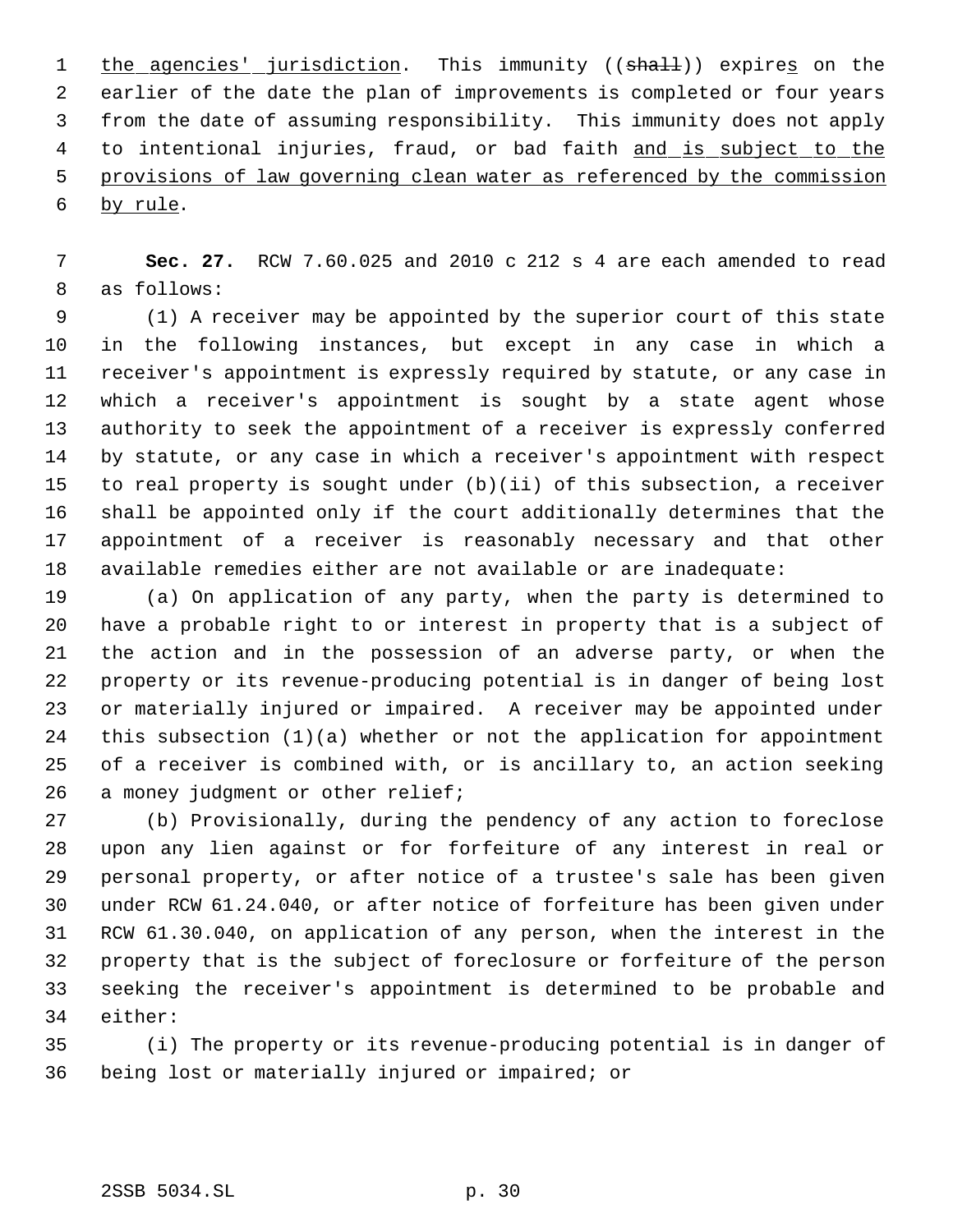(ii) The appointment of a receiver with respect to the real or personal property that is the subject of the action, the notice of trustee's sale or notice of forfeiture is provided for by agreement or is reasonably necessary to effectuate or enforce an assignment of rents or other revenues from the property;

(c) After judgment, in order to give effect to the judgment;

 (d) To dispose of property according to provisions of a judgment dealing with its disposition;

 (e) To the extent that property is not exempt from execution, at the instance of a judgment creditor either before or after the issuance 11 of any execution, to preserve or protect it, or prevent its transfer;

 (f) If and to the extent that property is subject to execution to satisfy a judgment, to preserve the property during the pendency of an appeal, or when an execution has been returned unsatisfied, or when an order requiring a judgment debtor to appear for proceedings supplemental to judgment has been issued and the judgment debtor fails to submit to examination as ordered;

 (g) Upon an attachment of real or personal property when the property attached is of a perishable nature or is otherwise in danger of waste, impairment, or destruction, or where the abandoned property's owner has absconded with, secreted, or abandoned the property, and it is necessary to collect, conserve, manage, control, or protect it, or to dispose of it promptly, or when the court determines that the nature of the property or the exigency of the case otherwise provides cause 25 for the appointment of a receiver;

 (h) In an action by a transferor of real or personal property to avoid or rescind the transfer on the basis of fraud, or in an action to 28 subject property or a fund to the payment of a debt;

 (i) In an action against any person who is not an individual if the object of the action is the dissolution of that person, or if that person has been dissolved, or if that person is insolvent or is not generally paying the person's debts as those debts become due unless they are the subject of bona fide dispute, or if that person is in imminent danger of insolvency;

 (j) In accordance with RCW 7.08.030 (4) and (6), in cases in which a general assignment for the benefit of creditors has been made;

(k) In quo warranto proceedings under chapter 7.56 RCW;

(l) As provided under RCW 11.64.022;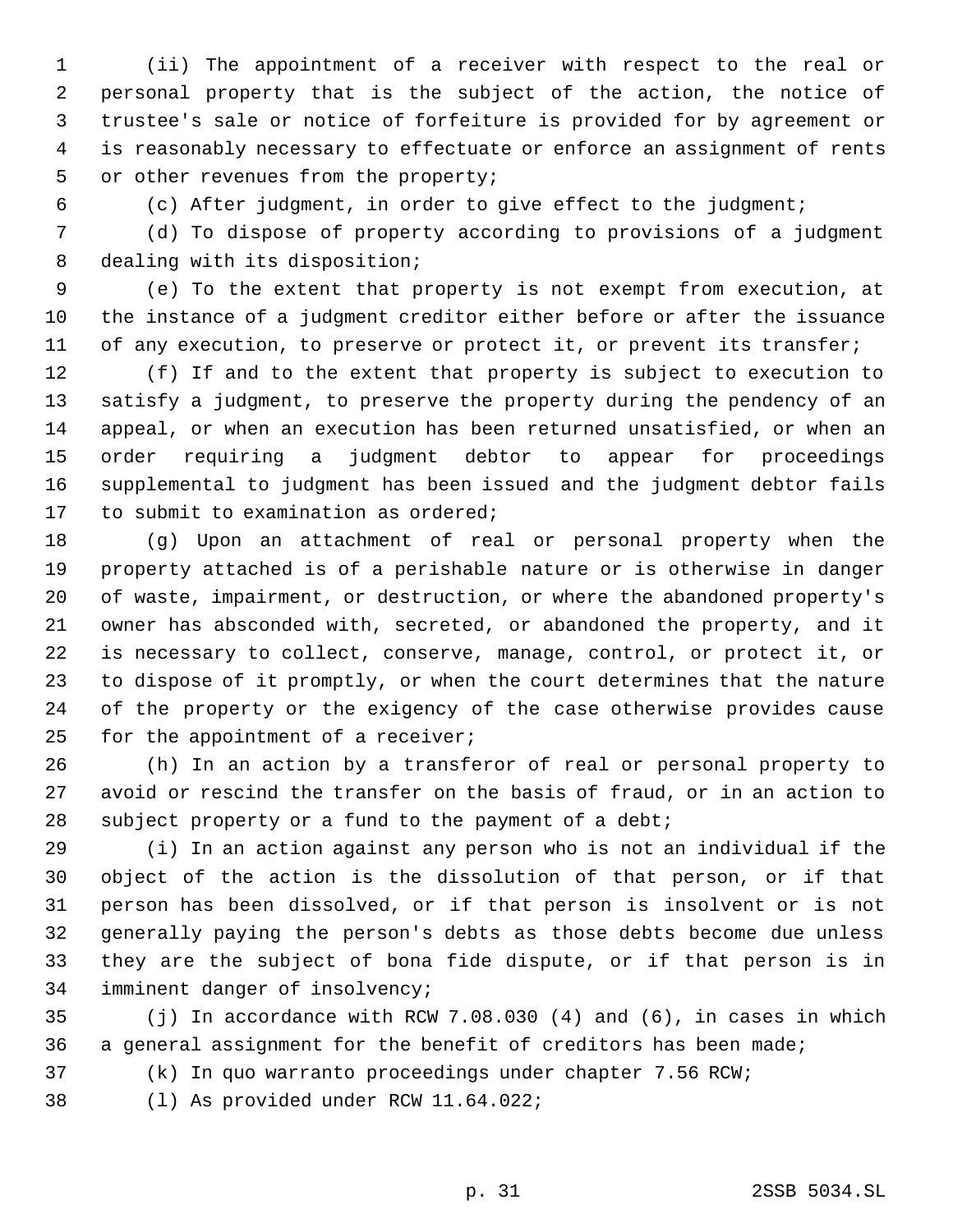(m) In an action by the department of licensing under RCW 18.35.220(3) with respect to persons engaged in the business of dispensing of hearing aids, RCW 18.85.430 in the case of persons engaged in the business of a real estate broker, associate real estate broker, or real estate salesperson, or RCW 19.105.470 with respect to persons engaged in the business of camping resorts;

 (n) In an action under RCW 18.44.470 or 18.44.490 in the case of persons engaged in the business of escrow agents;

 (o) Upon a petition with respect to a nursing home in accordance with and subject to receivership provisions under chapter 18.51 RCW;

 (p) Under RCW 19.40.071(3), in connection with a proceeding for relief with respect to a transfer fraudulent as to a creditor or creditors;

 (q) Under RCW 19.100.210(1), in an action by the attorney general or director of financial institutions to restrain any actual or 16 threatened violation of the franchise investment protection act;

 (r) In an action by the attorney general or by a prosecuting attorney under RCW 19.110.160 with respect to a seller of business opportunities;

 (s) In an action by the director of financial institutions under RCW 21.20.390 in cases involving actual or threatened violations of the securities act of Washington or under RCW 21.30.120 in cases involving actual or threatened violations of chapter 21.30 RCW with respect to certain businesses and transactions involving commodities;

 (t) In an action for or relating to dissolution of a business corporation under RCW 23B.14.065, 23B.14.300, 23B.14.310, or 23B.14.320, for dissolution of a nonprofit corporation under RCW 24.03.271, for dissolution of a mutual corporation under RCW 24.06.305, or in any other action for the dissolution or winding up of any other entity provided for by Title 23, 23B, 24, or 25 RCW;

 (u) In any action in which the dissolution of any public or private entity is sought, in any action involving any dispute with respect to the ownership or governance of such an entity, or upon the application of a person having an interest in such an entity when the appointment is reasonably necessary to protect the property of the entity or its business or other interests;

 (v) Under RCW 25.05.215, in aid of a charging order with respect to a partner's interest in a partnership;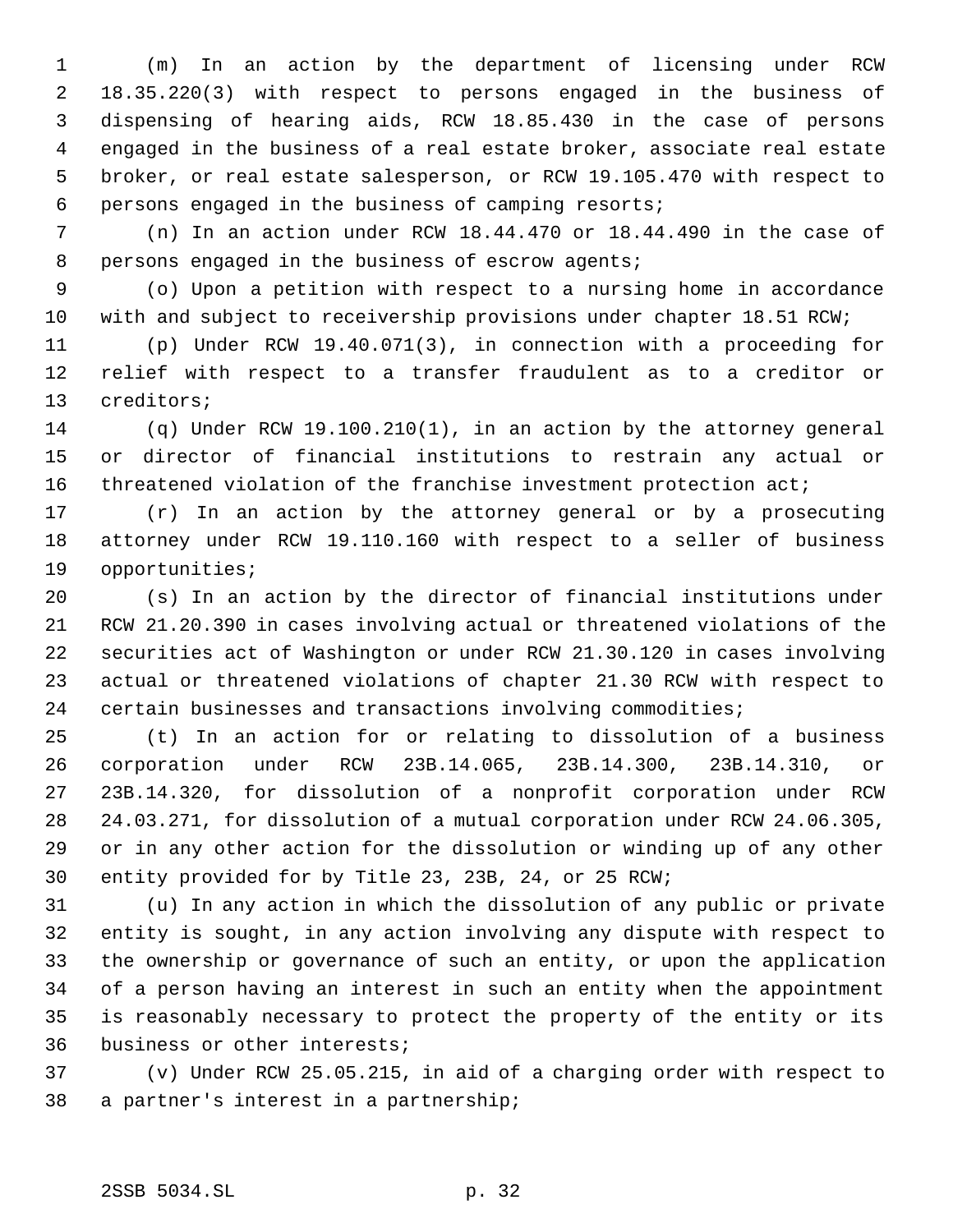(w) Under and subject to RCW 30.44.100, 30.44.270, and 30.56.030, in the case of a bank or trust company or, under and subject to RCW 32.24.070 through 32.24.090, in the case of a mutual savings bank;

 (x) Under and subject to RCW 31.12.637 and 31.12.671 through 31.12.724, in the case of credit unions;

 (y) Upon the application of the director of financial institutions under RCW 31.35.090 in actions to enforce chapter 31.35 RCW applicable to agricultural lenders, under RCW 31.40.120 in actions to enforce chapter 31.40 RCW applicable to entities engaged in federally guaranteed small business loans, under RCW 31.45.160 in actions to enforce chapter 31.45 RCW applicable to persons licensed as check cashers or check sellers, or under RCW 19.230.230 in actions to enforce chapter 19.230 RCW applicable to persons licensed under the uniform money services act;

 (z) Under RCW 35.82.090 or 35.82.180, with respect to a housing project;

 (aa) Under RCW 39.84.160 or 43.180.360, in proceedings to enforce rights under any revenue bonds issued for the purpose of financing industrial development facilities or bonds of the Washington state housing finance commission, or any financing document securing any such bonds;

 (bb) Under and subject to RCW 43.70.195, in an action by the secretary of health or by a local health officer with respect to a public water system;

 (cc) As contemplated by RCW 61.24.030, with respect to real property that is the subject of nonjudicial foreclosure proceedings under chapter 61.24 RCW;

 (dd) As contemplated by RCW 61.30.030(3), with respect to real property that is the subject of judicial or nonjudicial forfeiture proceedings under chapter 61.30 RCW;

 (ee) Under RCW 64.32.200(2), in an action to foreclose upon a lien for common expenses against a dwelling unit subject to the horizontal property regimes act, chapter 64.32 RCW;

 (ff) Under RCW 64.34.364(10), in an action by a unit owners' association to foreclose a lien for nonpayment of delinquent assessments against condominium units;

(gg) Upon application of the attorney general under RCW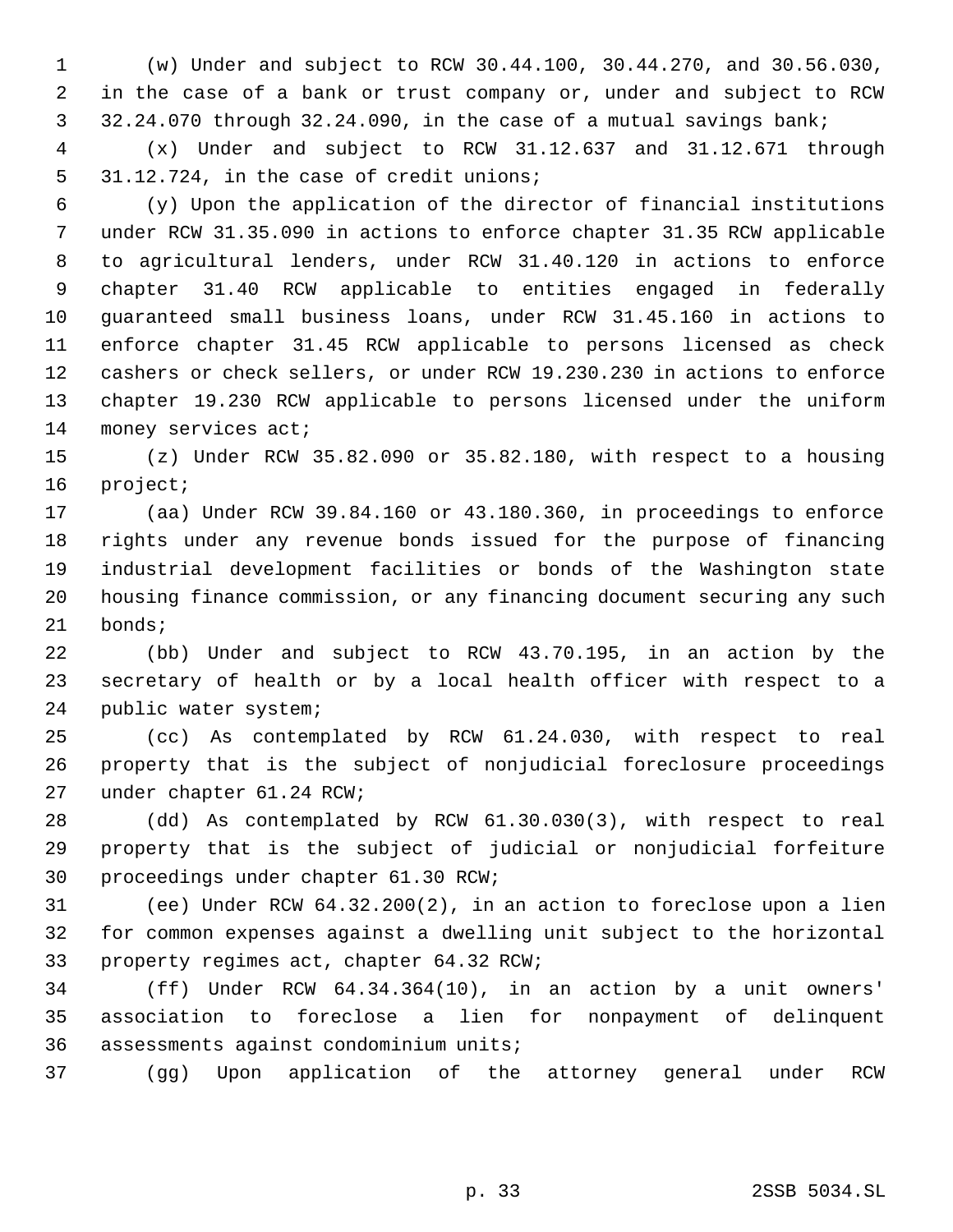64.36.220(3), in aid of any writ or order restraining or enjoining violations of chapter 64.36 RCW applicable to timeshares;

 (hh) Under RCW 70.95A.050(3), in aid of the enforcement of payment or performance of municipal bonds issued with respect to facilities used to abate, control, or prevent pollution;

 (ii) Upon the application of the department of social and health services under RCW 74.42.580, in cases involving nursing homes;

 (jj) Upon the application of the utilities and transportation 9 commission under RCW 80.28.040, with respect to a water company or wastewater company that has failed to comply with an order of such commission within the time deadline specified therein;

 (kk) Under RCW 87.56.065, in connection with the dissolution of an irrigation district;

 (ll) Upon application of the attorney general or the department of licensing, in any proceeding that either of them are authorized by statute to bring to enforce Title 18 or 19 RCW; the securities act of Washington, chapter 21.20 RCW; the Washington commodities act, chapter 21.30 RCW; the land development act, chapter 58.19 RCW; or under 19 chapter 64.36 RCW relating to the regulation of timeshares;

 (mm) Upon application of the director of financial institutions in any proceeding that the director of financial institutions is authorized to bring to enforce chapters 31.35, 31.40, and 31.45 RCW; or (nn) In such other cases as may be provided for by law, or when, in

 the discretion of the court, it may be necessary to secure ample justice to the parties.

 (2) The superior courts of this state shall appoint as receiver of property located in this state a person who has been appointed by a federal or state court located elsewhere as receiver with respect to the property specifically or with respect to the owner's property generally, upon the application of the person or of any party to that foreign proceeding, and following the appointment shall give effect to orders, judgments, and decrees of the foreign court affecting the property in this state held by the receiver, unless the court determines that to do so would be manifestly unjust or inequitable. The venue of such a proceeding may be any county in which the person resides or maintains any office, or any county in which any property over which the receiver is to be appointed is located at the time the proceeding is commenced.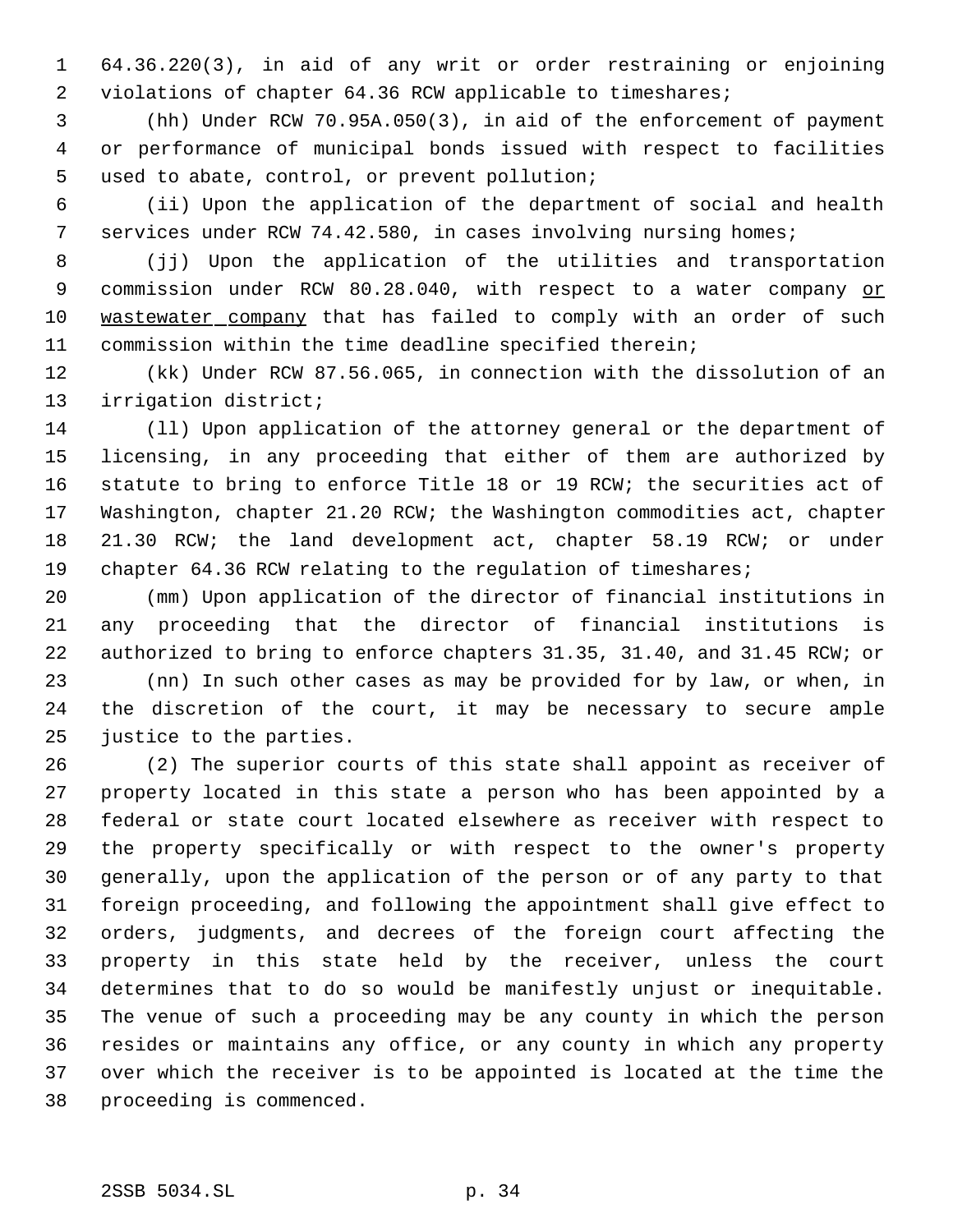(3) At least seven days' notice of any application for the 2 appointment of a receiver ((shall)) must be given to the owner of property to be subject thereto and to all other parties in the action, and to other parties in interest as the court may require. If any execution by a judgment creditor under Title 6 RCW or any application by a judgment creditor for the appointment of a receiver, with respect to property over which the receiver's appointment is sought, is pending in any other action at the time the application is made, then notice of 9 the application for the receiver's appointment also ((shall)) must be given to the judgment creditor in the other action. The court may shorten or expand the period for notice of an application for the appointment of a receiver upon good cause shown.

13 (4) The order appointing a receiver in all cases ((shall)) must reasonably describe the property over which the receiver is to take charge, by category, individual items, or both if the receiver is to take charge of less than all of the owner's property. If the order appointing a receiver does not expressly limit the receiver's authority to designated property or categories of property of the owner, the receiver is a general receiver with the authority to take charge over all of the owner's property, wherever located.

 (5) The court may condition the appointment of a receiver upon the giving of security by the person seeking the receiver's appointment, in such amount as the court may specify, for the payment of costs and damages incurred or suffered by any person should it later be determined that the appointment of the receiver was wrongfully obtained.

 **Sec. 28.** RCW 36.94.110 and 1967 c 72 s 11 are each amended to read as follows:

 After adoption of the sewerage and/or water general plan, all municipal corporations and private utilities within the plan area shall abide by and adhere to the plan for the future development of their 32 systems. A municipal corporation or private utility, including a wastewater company as defined in RCW 80.04.010, may petition for 34 amendments to the plan. Whenever the governing authority of any county or counties or any municipal corporation deems it to be for the public interest to amend the sewerage and/or water general plan for such 37 county or counties, notice ((shall)) must be filed with the board or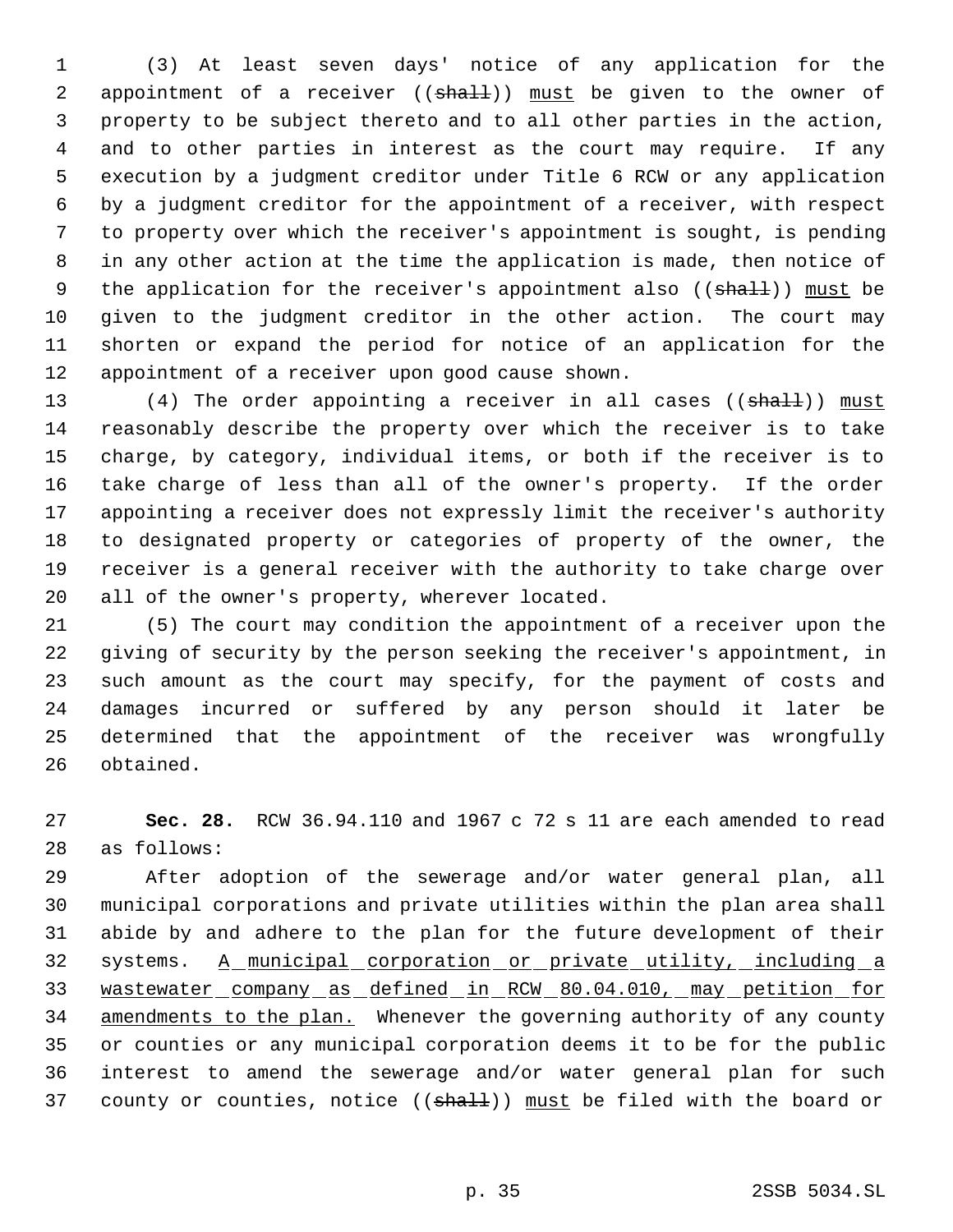1 boards of county commissioners. Upon such notice, the board or boards shall initiate consideration of any amendment requested relating to the plan and proceed as provided in this chapter for the adoption of an original plan.

 NEW SECTION. **Sec. 29.** (1) The commission may adopt rules to implement this act before July 1, 2012, to ensure that this act is implemented on its effective date.

 (2)(a) The commission may collect payments from wastewater companies and other private entities that have notified the commission of their willingness to cover the costs of the rule making. The commission must issue a notice of intent to adopt rules that includes a request that wastewater companies or other private entities notify the commission of their intent to participate in the cost recovery mechanism.

 (b) Upon receipt of the statements of intent to participate in the cost recovery mechanism, the commission must proportionately divide among the companies or private entities the anticipated cost of the rule making and send the parties an invoice.

 (c) Upon receipt of sufficient funds to pay for the rule making, the commission must commence the rule-making process.

 (3) The commission is not required to engage in rule making until it has collected sufficient payments to cover the projected costs of the rule making.

 (4) The commission must provide a refund for any overpayment of the costs at the conclusion of the rule making.

 (5) Between the conclusion of the rule making and June 30, 2013, the commission may collect from applicants for a certificate of public convenience and necessity a portion of the costs of rule making and provide proportionate refunds to the parties that had previously paid for the costs of rule making.

 NEW SECTION. **Sec. 30.** Nothing in this act supersedes federal, state, or local government requirements to obtain a wastewater discharge permit or a large on-site sewerage system operating permit or other permits or licenses required by law in the state of Washington.